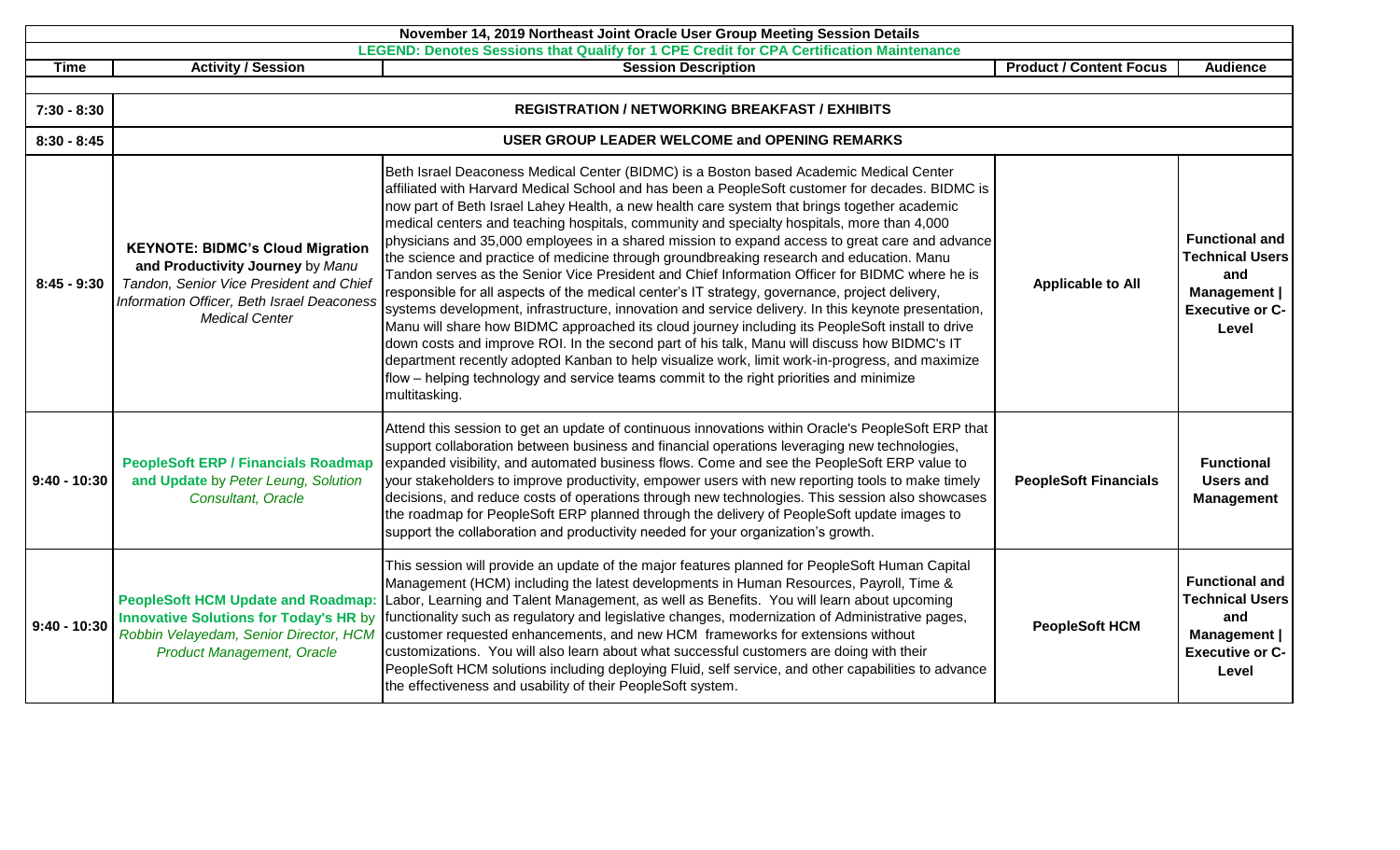|                |                                                                                                                                      | LEGEND: Denotes Sessions that Qualify for 1 CPE Credit for CPA Certification Maintenance                                                                                                                                                                                                                                                                                                                                                                                                                                                                                                                                                                                                                                                                                                                                                                                                                                                                                                                                                                                                        |                                 |                                                                                  |
|----------------|--------------------------------------------------------------------------------------------------------------------------------------|-------------------------------------------------------------------------------------------------------------------------------------------------------------------------------------------------------------------------------------------------------------------------------------------------------------------------------------------------------------------------------------------------------------------------------------------------------------------------------------------------------------------------------------------------------------------------------------------------------------------------------------------------------------------------------------------------------------------------------------------------------------------------------------------------------------------------------------------------------------------------------------------------------------------------------------------------------------------------------------------------------------------------------------------------------------------------------------------------|---------------------------------|----------------------------------------------------------------------------------|
| <b>Time</b>    | <b>Activity / Session</b>                                                                                                            | <b>Session Description</b>                                                                                                                                                                                                                                                                                                                                                                                                                                                                                                                                                                                                                                                                                                                                                                                                                                                                                                                                                                                                                                                                      | <b>Product / Content Focus</b>  | <b>Audience</b>                                                                  |
| $9:40 - 10:30$ | The PeopleSoft User Interface: Creating<br>a Modern User Experience on any<br><b>Application Version by Appsian</b>                  | PeopleSoft customers today are looking for ways to open access and streamline delivered<br>processes across pillars like Campus Solutions, HR and Financials/Supply Chain. The latest<br>PeopleSoft delivered user experience (Fluid User Interface) can help modernize and mobilize<br>PeopleSoft systems. Because adopting Fluid involves a new way of doing things, requiring new<br>skills and pages within the application, many organizations are struggling with getting started<br>especially with the retirement of Classic pages and the introduction of Classic Plus.<br>In this session, attendees will learn how to modernize and mobilize pre 9.2 (no Fluid) applications,<br>create a strategic Fluid rollout plan (9.2), maximize the use and skills of internal PeopleSoft<br>resources to manage Classic, Classic Plus, Fluid and Customizations with minimal effort, reduce<br>customizations to align with Oracle selective adoption and lower the total cost of ownership of<br>PeopleSoft applications.                                                                   | <b>PeopleSoft Technology</b>    | <b>Technical Users</b><br>and<br>Management  <br><b>Executive or C-</b><br>Level |
| $9:40 - 10:30$ | JD Edwards EnterpriseOne: Update,<br>Strategy and Roadmap by Ervin Rhodes,<br>EnterpriseOne Principal Product Manager,<br>Oracle     | Business process automation. Digital business transformation. Taking advantage of cloud<br>technologies. These are all key initiatives for JD Edwards customers. Patterns are emerging<br>which leverage the latest JD Edwards innovations to help you realize your specific business<br>objectives. Join us to hear what other JD Edwards customers are doing and explore the paths you<br>can take to leverage the EnterpriseOne 9.2 platform to automate your business processes, adopt<br>innovative technologies and improved operational efficiency to create exceptional customer<br>experiences.                                                                                                                                                                                                                                                                                                                                                                                                                                                                                        | <b>JD Edwards EnterpriseOne</b> | <b>Functional and</b><br><b>Technical Users</b><br>and<br><b>Management</b>      |
|                | <b>Voyage to Visual Builder Cloud Service:</b><br>9:40 - 10:30   First Impressions from an APEX Gal by<br>Karen Cannell, ODTUG Board | Hear lessons learned on a voyage to Oracle's newest low code tool, Visual Builder Cloud Service,<br>VBCS. Is VBCS the easiest way to extend my Oracle Cloud applications? Is development really<br>drag and drop? How much of a JavaScript expert (or not) do I have to be? What are the best use<br>cases for VBCS vs APEX or some other development tool? What about mobile apps? How do I get<br>my data there? Isn't VBCS expensive? What investment do I really need to benefit from VBCS for<br>production applications? Was this voyage worth the effort, and when can VBCS make a difference<br>for one's Oracle cloud investment? Attend and learn about a long-time Oracle APEX developer's<br>adventure into VBCS:<br>What is Visual Builder Cloud Service<br>What investment is required to develop and deploy a production VBCS application, mobile,<br>desktop or Progressive Web App<br>How VBCS compares to APEX as a low-code development platform in terms of skill set, learning<br>curve, realistic time to deploy, ease of maintenance and depth of applications possible. | <b>Development Tools</b>        | <b>Technical Users</b><br>and<br><b>Management</b>                               |
| $9:40 - 10:30$ | <b>Oracle E-Business Suite: Update,</b><br>Strategy, Oracle                                                                          | As a current Oracle E-Business Suite customer, you want the confidence that your choice of<br>integrated, global business applications will continue to enable your organization to make better<br>Strategy and Roadmap by Anne Carlson, decisions, reduce costs, and increase performance. In this session hear an update on the Oracle E-<br>Senior Director, E-Business Suite Product Business Suite product line. Learn the benefits you can expect to receive from both cloud and on-<br>premise Oracle E-Business Suite investments and come away with an understanding of the value<br>Oracle E-Business Suite applications deliver now and in the future.                                                                                                                                                                                                                                                                                                                                                                                                                               | <b>E-Business Suite</b>         | <b>Functional and</b><br><b>Technical Users</b><br>and<br><b>Management</b>      |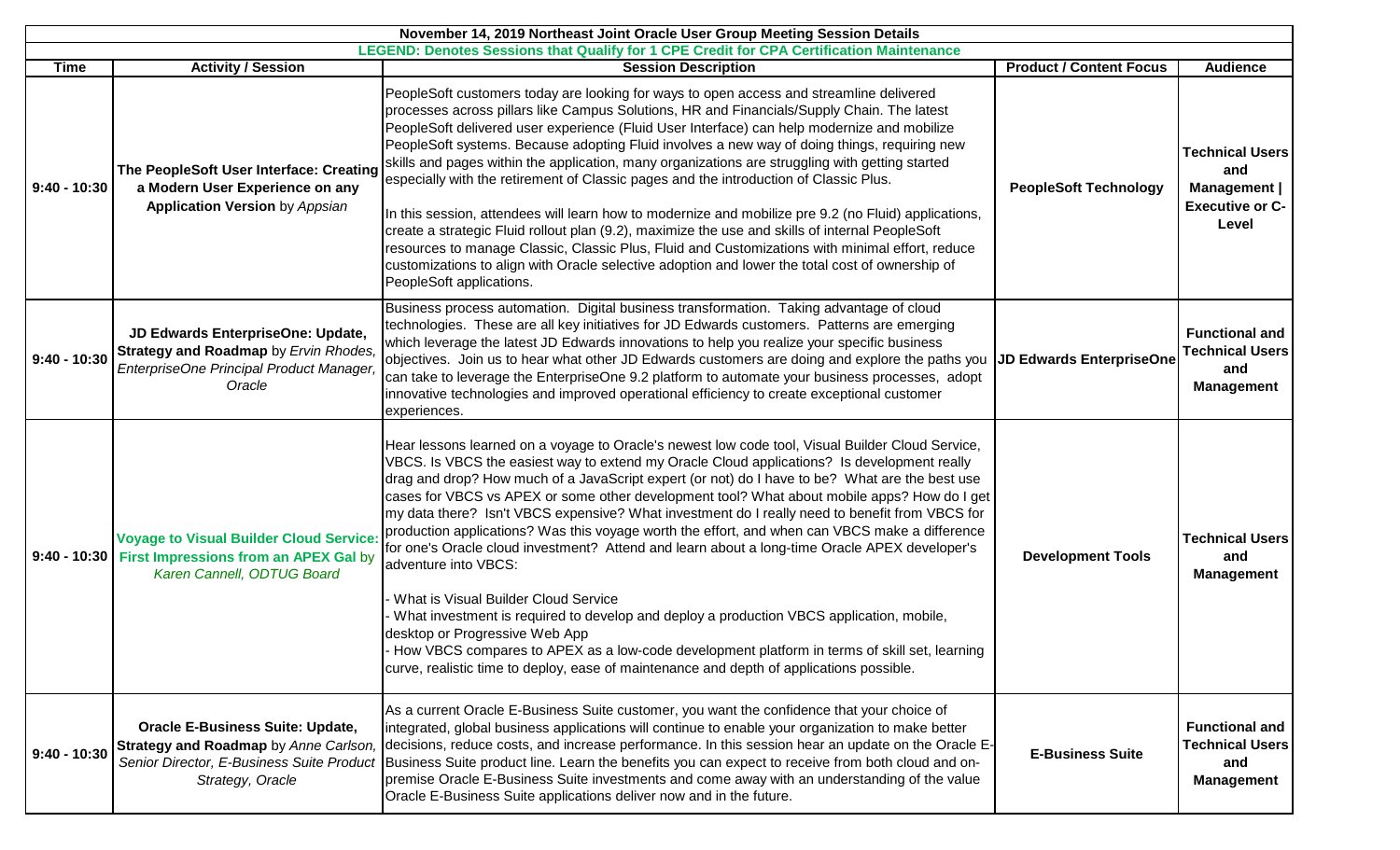|                | November 14, 2019 Northeast Joint Oracle User Group Meeting Session Details                                                    |                                                                                                                                                                                                                                                                                                                                                                                                                                                                                                                                                                                                                    |                                                            |                                                                                                                  |  |
|----------------|--------------------------------------------------------------------------------------------------------------------------------|--------------------------------------------------------------------------------------------------------------------------------------------------------------------------------------------------------------------------------------------------------------------------------------------------------------------------------------------------------------------------------------------------------------------------------------------------------------------------------------------------------------------------------------------------------------------------------------------------------------------|------------------------------------------------------------|------------------------------------------------------------------------------------------------------------------|--|
|                |                                                                                                                                | LEGEND: Denotes Sessions that Qualify for 1 CPE Credit for CPA Certification Maintenance                                                                                                                                                                                                                                                                                                                                                                                                                                                                                                                           |                                                            |                                                                                                                  |  |
| <b>Time</b>    | <b>Activity / Session</b>                                                                                                      | <b>Session Description</b>                                                                                                                                                                                                                                                                                                                                                                                                                                                                                                                                                                                         | <b>Product / Content Focus</b>                             | <b>Audience</b>                                                                                                  |  |
|                | How to Build a Solid Business Case for<br>9:40 - 10:30 Accounts Payable Automation by Canon<br>Information & Imaging Solutions | It is nearly impossible to win approval for a project that will not deliver a return on investment. You<br>already know your accounts payable processes need automation, but now you have to prove that<br>implementing automation will enable cost savings and help the company mitigate risk. How do you<br>justify the project to win the support of senior management?<br>What you will learn:<br>- The key elements of a business case for AP automation<br>How to estimate cost savings to justify your automation investment<br>Case study examples of ROI and benefits gained from AP automation projects. | <b>E-Business Suite   Oracle</b><br><b>Analytics Cloud</b> | <b>Functional and</b><br><b>Technical Users</b><br>and<br><b>Management</b>                                      |  |
| $9:40 - 10:30$ | Mark Rinaldi, Director, EPM Product<br>Management, Oracle                                                                      | This session explores in detail the overall strategy and solution delivery roadmap for Oracle<br>EPM: Update, Strategy and Roadmap by Enterprise Performance Management (EPM) Cloud applications. The discussion covers all areas of<br>EPM functionality including planning and budgeting, profitability and cost management, financial<br>consolidation, financial close, external and internal reporting, and master data management, both<br>in the cloud and on-premise.                                                                                                                                      | <b>EPM   Cloud</b>                                         | <b>Functional and</b><br><b>Technical Users</b><br>and<br><b>Management</b>  <br><b>Executive or C-</b><br>Level |  |
| $9:40 - 10:30$ | <b>Go Forward Strategies and Options for</b><br><b>Existing Customers of Oracle BI</b><br><b>Applications</b> by Perficient    | In 2007, Oracle Business Intelligence (BI) Applications became generally available. They were an<br>immediate success and have enjoyed great popularity ever since. Although they are now<br>considered 'content complete', Oracle is committed to supporting this important customer base.<br>Attendees will learn all the options and strategies available to existing customers of Oracle BI<br>Applications, understand key dates for Oracle support and be provided with practical,<br>implementable guidance for taking the next step with Oracle BI Applications.                                           | BI                                                         | <b>Functional and</b><br><b>Technical Users</b><br>and<br><b>Management</b>  <br><b>Executive or C-</b><br>Level |  |
| $9:40 - 10:30$ | Database: Update, Strategy and<br>Roadmap by Sean Stacey, Database<br>Product Manager, Oracle                                  | If you missed Openworld 2019, this session will get you up-to-speed on all the latest Oracle<br>Database news and product developments. We'll also take a sneak peek into what's coming next<br>from the Oracle Database development team.                                                                                                                                                                                                                                                                                                                                                                         | <b>Database</b>                                            | <b>Functional and</b><br><b>Technical Users</b><br>and<br>Management  <br><b>Executive or C-</b><br>Level        |  |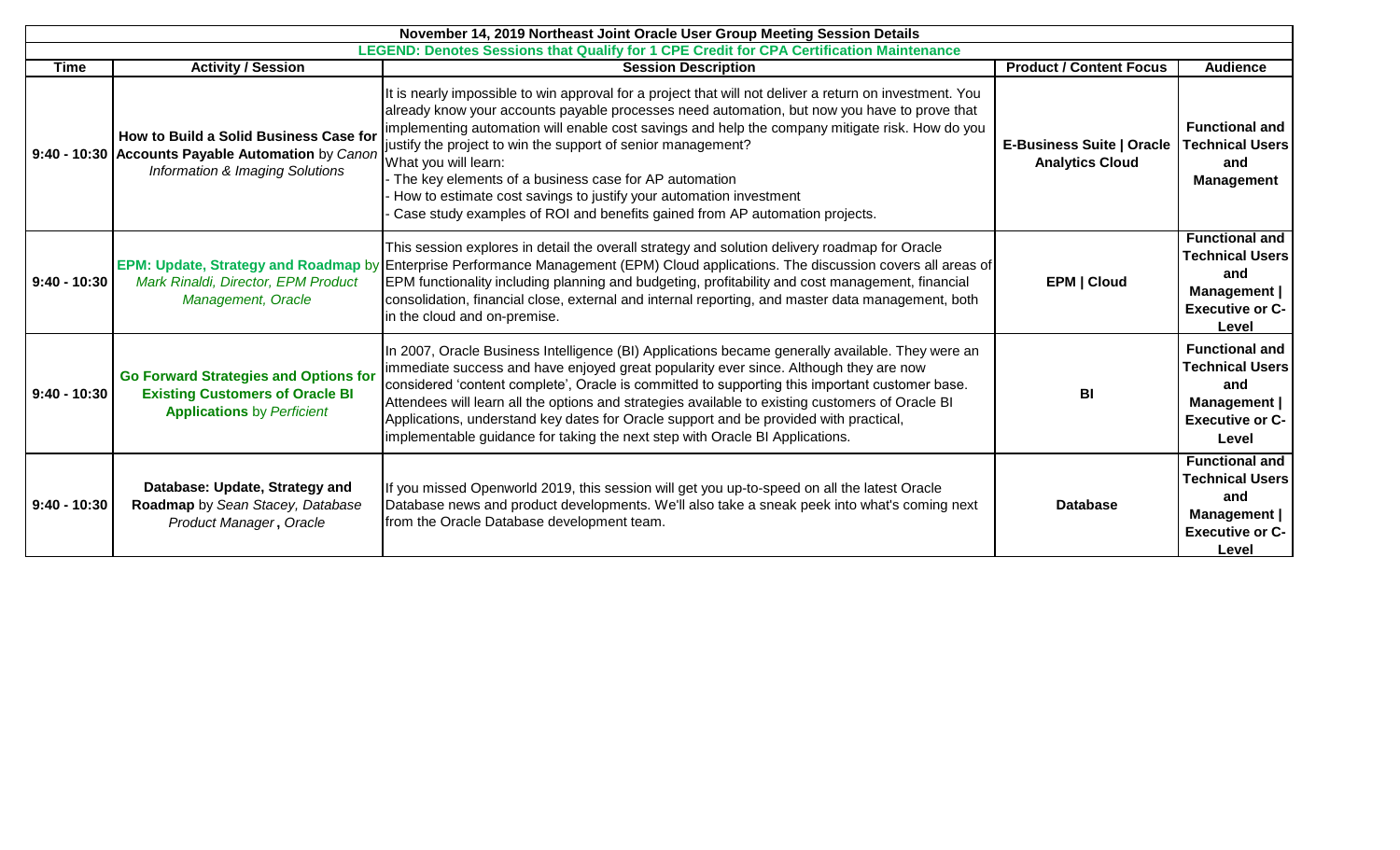| November 14, 2019 Northeast Joint Oracle User Group Meeting Session Details                                                                                                                          |                                                                                                                                                                   |                                                                                                                                                                                                                                                                                                                                                                                                                                                                                                                                                                                                                                                                                                                                                                                                                                                                                                                                        |                                                |                                                                                          |
|------------------------------------------------------------------------------------------------------------------------------------------------------------------------------------------------------|-------------------------------------------------------------------------------------------------------------------------------------------------------------------|----------------------------------------------------------------------------------------------------------------------------------------------------------------------------------------------------------------------------------------------------------------------------------------------------------------------------------------------------------------------------------------------------------------------------------------------------------------------------------------------------------------------------------------------------------------------------------------------------------------------------------------------------------------------------------------------------------------------------------------------------------------------------------------------------------------------------------------------------------------------------------------------------------------------------------------|------------------------------------------------|------------------------------------------------------------------------------------------|
| LEGEND: Denotes Sessions that Qualify for 1 CPE Credit for CPA Certification Maintenance<br><b>Product / Content Focus</b><br><b>Activity / Session</b><br><b>Time</b><br><b>Session Description</b> |                                                                                                                                                                   |                                                                                                                                                                                                                                                                                                                                                                                                                                                                                                                                                                                                                                                                                                                                                                                                                                                                                                                                        |                                                |                                                                                          |
| $9:40 - 10:30$                                                                                                                                                                                       | <b>Leveraging OTBI Agents to Notify Your</b><br><b>Workforce by ArcLight Consulting</b>                                                                           | Companies expect their HRIS to be able to notify their workforce and remove the administrative<br>burden that comes with emailing groups or individuals. Employees receive notifications from an<br>HRIS in many circumstances, including changes to personal information, benefits enrollment,<br>payday, performance evaluations, missing timecards, etc. But what if your HRIS is not able to<br>deliver a specific notification out of the box? Learn how you can you can leverage OTBI Analysis's<br>& Agents to meet your company's notification needs.<br><b>Relevant For:</b><br>Companies looking for a creative solution to deliver notifications that are not seeded in Oracle<br>HCM.<br><b>Discussion Points:</b><br>Overview of OTBI Agents<br>When to Use OTBI Agents vs. BPM or Alerts Composer<br>How to Build OTBI Agents (Demo)                                                                                     | <b>HCM Applicable to All</b>                   | <b>Audience</b><br><b>Funtional Users</b>                                                |
| $9:40 - 10:30$                                                                                                                                                                                       | The Adaptive Intelligent Supply Chain<br>by Eric Domski, North America Vice<br>President, Supply Chain, Oracle                                                    | The supply chain has fundamentally changed over the past 20 years. In the meantime, technology<br>continues to race forward with advancements in IoT, Blockchain, AI, ML, and Industry 4.0. This<br>dynamic shift requires a new approach to the supply chain: one that is future-ready to tackle the<br>requirements of today and tomorrow. Join this session to learn how Oracle Supply Chain Cloud<br>outpaces change with adaptive intelligence. Move your company from managing and alert<br>monitoring to intelligent recommendations, simulations and tradeoff analysis and autonomous<br>decision making. Eric Domski, Oracle's VP of NA Supply Chain will walk you through what<br>separates Oracle SCM Cloud, what's in store, and how you can drive immediate value to meet your<br>bottom line.                                                                                                                            | <b>HCM Applicable to All  </b><br><b>Cloud</b> | <b>Functional</b><br><b>Users and</b><br>Management  <br><b>Executive or C-</b><br>Level |
| $9:40 - 10:30$                                                                                                                                                                                       | <b>10 Reasons Why You Should Consider</b><br>a Move to the Cloud by Apps Associates                                                                               | We know.the thought of moving off your EBS, PeopleSoft, JDE, or Hyperion On-Prem solution is<br>the stuff of nightmares. Maybe you just completed an upgrade. Maybe you're still scarred from<br>your last project. Or possibly, you have reached certain efficiency gains and you don't want to mess<br>with a good thing. In this session, we will give you 10 reasons why you should consider moving to<br>Oracle's Cloud Applications. We will be presenting some key data points that we have collected<br>over many implementations and many customers. We will also explore why it's not too late to start<br>thinking about how Oracle Cloud Applications can fit into your business application roadmap.                                                                                                                                                                                                                      | Applicable to All   Cloud                      | <b>Functional</b><br><b>Users and</b><br>Management  <br><b>Executive or C-</b><br>Level |
| $9:40 - 10:30$                                                                                                                                                                                       | <b>National Veterinary Associates (NVA)</b><br><b>Increases Financial Performance and</b><br><b>Financial Variance Analysis (FVA)</b><br><b>Solution by Emtec</b> | One of the critical challenges for businesses experiencing hyper growth, is the faster and smarter<br>analysis of key financial data. Empowering the right people with the level of visibility they require to<br>analyze and understand the variances between budgeted and actual performance can make all the<br>difference in ensuring that new operating units are in control of their financial performance in a<br>Empowers Operating Units via Emtec's critical phase of their life-cycle. This presentation will focus on how NVA, the largest private owner<br>of freestanding veterinary hospitals in the United States, leveraged Emtec's FVA solution to<br>empower its hospital managers with visibility into the details of their financial performance. The<br>presentation will cover the use-case, and challenges faced by NVA prior to adopting the FVA<br>solution, and the benefits yielded by the implementation. | <b>BI   EPM   Applicable to All</b><br>  Cloud | <b>Functional</b><br>Management  <br><b>Executive or C-</b><br>Level                     |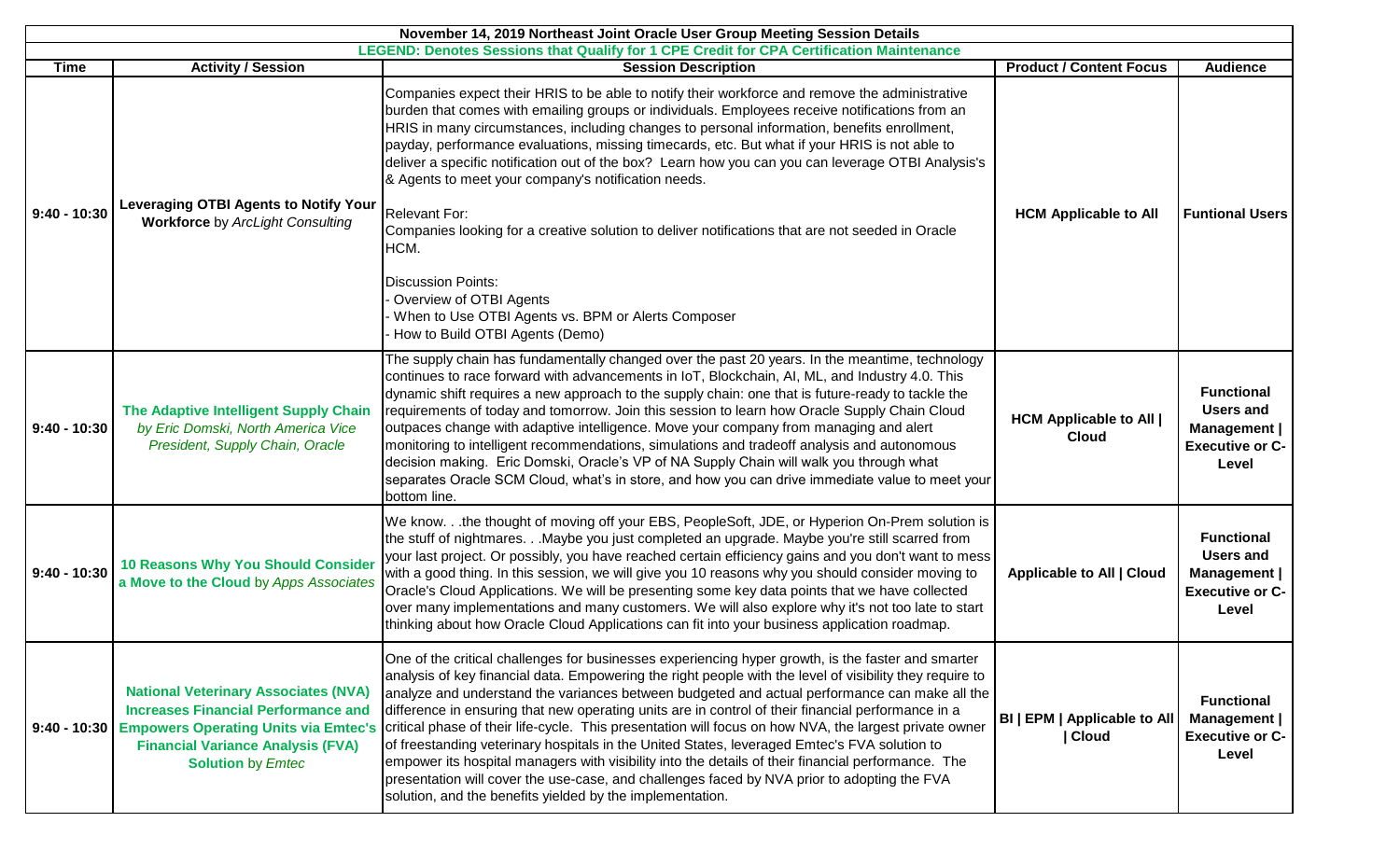| November 14, 2019 Northeast Joint Oracle User Group Meeting Session Details |                                                                                                                    |                                                                                                                                                                                                                                                                                                                                                                                                                                                                                                                                                                                                                                                                                                                                                                                                                                                                                   |                                       |                                                                                          |  |  |
|-----------------------------------------------------------------------------|--------------------------------------------------------------------------------------------------------------------|-----------------------------------------------------------------------------------------------------------------------------------------------------------------------------------------------------------------------------------------------------------------------------------------------------------------------------------------------------------------------------------------------------------------------------------------------------------------------------------------------------------------------------------------------------------------------------------------------------------------------------------------------------------------------------------------------------------------------------------------------------------------------------------------------------------------------------------------------------------------------------------|---------------------------------------|------------------------------------------------------------------------------------------|--|--|
|                                                                             |                                                                                                                    | LEGEND: Denotes Sessions that Qualify for 1 CPE Credit for CPA Certification Maintenance                                                                                                                                                                                                                                                                                                                                                                                                                                                                                                                                                                                                                                                                                                                                                                                          | <b>Product / Content Focus</b>        |                                                                                          |  |  |
| <b>Time</b>                                                                 | <b>Activity / Session</b>                                                                                          | <b>Session Description</b>                                                                                                                                                                                                                                                                                                                                                                                                                                                                                                                                                                                                                                                                                                                                                                                                                                                        |                                       | <b>Audience</b>                                                                          |  |  |
| 10:40 - 11:30                                                               |                                                                                                                    | Networking Break / Exhibits / Educational Breakout Sessions                                                                                                                                                                                                                                                                                                                                                                                                                                                                                                                                                                                                                                                                                                                                                                                                                       |                                       |                                                                                          |  |  |
| 10:40 - 11:30                                                               | Developing Interfaces through Query<br><b>XML Transformation by Southcoast</b><br>Health                           | Participants can ask questions and offer experiences on any functional, technical or stategy topic.<br>Take advantage of an opportunity to ask those who have already experienced your issues. Benefit<br>from peers willing to share their knowledge. best practices, tips and techniques, etc., as well as<br>receive suggestions from a panel of experts. This is an excellent session to network with others<br>who have faced the same obstacles / hurdles. Meet and Greet old and new friends and<br>colleagues.                                                                                                                                                                                                                                                                                                                                                            | <b>PeopleSoft</b>                     | <b>Functional and</b><br><b>Technical Users</b>                                          |  |  |
| 10:40 - 11:30                                                               | JD Edwards Facilitated Open Forum<br>with Ervin Rhodes, EnterpriseOne<br>Principal Product Manager, Oracle         | Join your JD Edwards peers and participate in an open dialogue with a key member of the JD<br>Edwards EnterpriseOne Product Development team.                                                                                                                                                                                                                                                                                                                                                                                                                                                                                                                                                                                                                                                                                                                                     | JD Edwards EnterpriseOne<br>and World | <b>Functional</b><br><b>Users and</b><br>Management  <br><b>Executive or C-</b><br>Level |  |  |
| 10:40 - 11:30                                                               | A Training Makeover: An Uplift to<br>Modern, Video-Based Learning by<br>iLearnERP and Customer TriMark USA         | Is your training still filled with job aids and SOPs? Looking to add a modern mediums to your<br>learning program? Learn how TriMark has added video learning to a robust suite of training<br>documentation to create an engaging support and on-boarding curriculum. We will explore best<br>practices for using videos in learning, what really makes training stick for new users, the tools and<br>options in the authoring market and the realities of incorporating video into your learning<br>adventures.                                                                                                                                                                                                                                                                                                                                                                | <b>Applicable to All</b>              | <b>Functional</b><br><b>Users and</b><br><b>Management</b>                               |  |  |
|                                                                             | <b>Migration of On-Premise/Hosted</b><br>10:40 - 11:30 Environments to OCI by OATUG EBS on<br><b>OCI SIG Chair</b> | Provide an understanding of how EBS can be deployed in the Oracle Cloud Infrastructure (OCI)<br>Enable customers to combine the traditional benefits of EBS with the agility, availability, and cost-<br>effectiveness of OCI from an laaS and PaaS perspective.<br>Different strategies and tools like "lift-and-shift", "platform-migration", "Oracle Cloud Manager",<br>would be discussed to benefit EBS customers and provide a road-map for EBS on OCI.                                                                                                                                                                                                                                                                                                                                                                                                                     | <b>E-Business Suite   Cloud</b>       | <b>Technical Users</b><br>and<br><b>Management</b>                                       |  |  |
| 10:40 - 11:30                                                               | Managing an ERP in 2020 -- Security,<br>Data Privacy and the Cloud -- Coping<br>with Change by Q Software          | New advances in technology can create opportunity, but can also build risk. The ERP system is<br>the core transaction system on which a business relies, but is the Cloud an opportunity or a risk? A<br>recent marketing piece from a major consultancy says "everyone is moving to the cloud, its<br>faster, scalable, agile and less costlyâ€. But is this statement true in your environment?<br>This presentation will look at how a manager responsible for the ERP system should think about<br>these challenges. Topics will include:<br>- To Cloud or not to Cloud<br>Hybrid Cloud solutions -- best of all worlds, or worst possible scenario?<br>Managing Application Security when moving to the Cloud<br>Data Privacy & GDPR Implications (the Californian legislation goes live in January 2020)<br>Managed Services -- using third party skills to bridge the gaps | <b>Applicable to All</b>              | <b>Functional and</b><br>Technical<br>Management  <br><b>Executive or C-</b><br>Level    |  |  |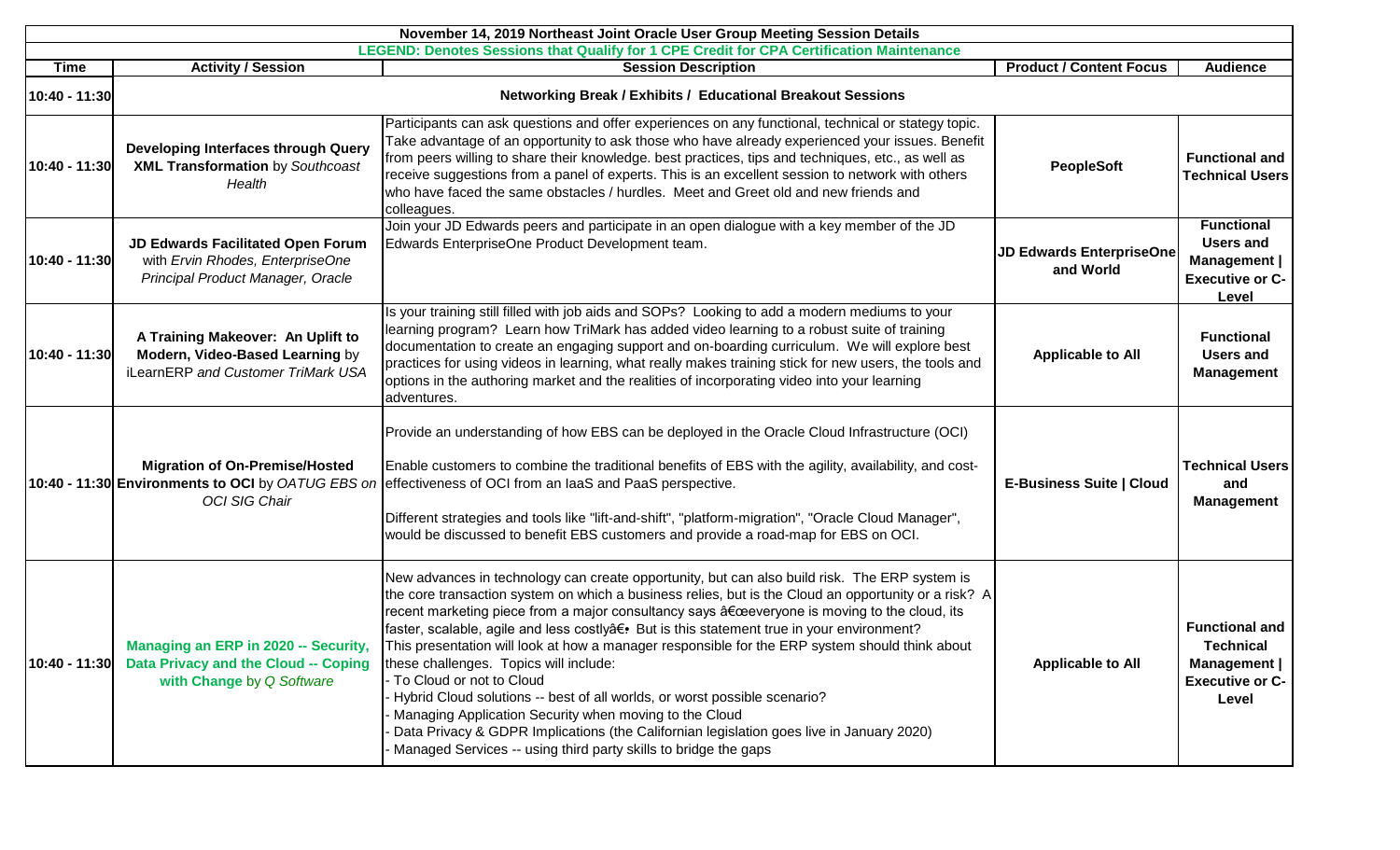| November 14, 2019 Northeast Joint Oracle User Group Meeting Session Details |                                                                                                                                                                                                                      |                                                                                                                                                                                                                                                                                                                                                                                                                                                                                                                                                                                                                                                                                                                     |                                                     |                                                                                                           |
|-----------------------------------------------------------------------------|----------------------------------------------------------------------------------------------------------------------------------------------------------------------------------------------------------------------|---------------------------------------------------------------------------------------------------------------------------------------------------------------------------------------------------------------------------------------------------------------------------------------------------------------------------------------------------------------------------------------------------------------------------------------------------------------------------------------------------------------------------------------------------------------------------------------------------------------------------------------------------------------------------------------------------------------------|-----------------------------------------------------|-----------------------------------------------------------------------------------------------------------|
|                                                                             |                                                                                                                                                                                                                      | LEGEND: Denotes Sessions that Qualify for 1 CPE Credit for CPA Certification Maintenance                                                                                                                                                                                                                                                                                                                                                                                                                                                                                                                                                                                                                            |                                                     |                                                                                                           |
| <b>Time</b>                                                                 | <b>Activity / Session</b>                                                                                                                                                                                            | <b>Session Description</b>                                                                                                                                                                                                                                                                                                                                                                                                                                                                                                                                                                                                                                                                                          | <b>Product / Content Focus</b>                      | <b>Audience</b>                                                                                           |
| 10:40 - 11:30                                                               | <b>Learn how Alithya and Thermo Fisher</b><br><b>Scientific are Working Together to</b><br><b>Achieve Financial Excellence with</b><br><b>Oracle EPM!</b> by Alithya and Customer<br><b>Thermo Fisher Scientific</b> | Learn about Thermo Fisher Scientific's journey with Oracle Cloud Services to help a fast growing,<br>global organization standardize its planning and reporting across businesses:<br>Rollout a common set of financial, headcount, and initiative planning tools<br>Balance the needs of Corporate and Divisions in a centralized system<br>Learn how Oracle Cloud EPM and on-premises Hyperion tools work together: Oracle EPM<br>Planning, Master-Data Management, Financial Data Quality Management Enterprise Edition<br>(FDMEE)<br>Create traceability for corporate and divisional allocations using Oracle's Profitability and Cost<br>Management Cloud Service (PCMCS)                                     | <b>EPM   Cloud</b>                                  | <b>Functional and</b><br><b>Technical Users</b><br>and<br>Management  <br><b>Executive or C-</b><br>Level |
| 10:40 - 11:30                                                               | The Changing Role of the DBA by Sean<br>Stacey, Database Product Manager,<br>Oracle                                                                                                                                  | The advent of the cloud and the introduction of Oracle Autonomous Database presents<br>opportunities for every organization, but what's the future role for the DBA? In this session explore<br>how the role of the DBA will continue to evolve, and get advice on key skills required to be a<br>successful DBA in the world of the cloud.                                                                                                                                                                                                                                                                                                                                                                         | <b>Database</b>                                     | <b>Technical Users</b><br>and<br>Management  <br><b>Executive or C-</b><br>Level                          |
| 10:40 - 11:30                                                               | Data Validation = Data Perfection by<br><b>Customer American Tower</b>                                                                                                                                               | Similar to many companies, our employee data drives reporting and downstream systems.<br>American Tower uses Oracle HCM Cloud (branded ATC Fusion) as a system of record for<br>employee data globally. We have automated most of our data entry, however there is still inevitable<br>manual data entry and in turn, room for error. To ensure the accuracy and completion of an<br>employee's record, we have created several validation reports using OTBI providing an effective<br>solution to catching errors in Oracle HCM Cloud before they travel to downstream systems. This<br>presentation will walk through the OTBI validation reports from a US perspective and how we plan<br>to use them globally. | <b>HCM Applicable to All  </b><br><b>Cloud</b>      | <b>Functional and</b><br><b>Technical Users</b>                                                           |
| 10:40 - 11:30                                                               | <b>Blockchain 101 and SCM Applications</b><br>by Vir Jain, Accenture and NEOAUG<br>Board, and Lyson Ludvic, Oracle                                                                                                   | Blockchain for Supply Chain and Manufacturing- A Blessing in disguise? Or, another ill-fated<br>technology experiment. Moving into new technology space has always been a dilemma for<br>conservative Supply Chain Spaces. Are we well informed about Blockchain? Where all we can see<br>the uses of blockchain for Supply Chain, is it only limited to Bitcoins? In this session we will delve<br>into theoretical constructs and then move into the nuts and bolts of designing a system of Oracle<br>Blockchain Cloud Service? A case study for enterprises will be demoed to show the intricacies of<br>designing a Blockchain and make your company move into the realms of the future.                       | <b>Blockchain   SCM</b><br><b>Applicable to All</b> | <b>Technical Users</b><br>and<br>Management  <br><b>Executive or C-</b><br>Level                          |
| 10:40 - 11:30                                                               | <b>Higher Education and Student</b><br>Solutions Facilitated Open Forum with<br>Scott Hirni of Appsian and<br>Representatives from UMass and NERUG                                                                   | Join your Higher Education and Student Solutions peers and participate in an open dialogue where<br>you can address your "burning issues." Participants can ask questions and share experiences on<br>any functional, technical or strategy topic. Take advantage of an opportunity to ask those who may<br>have already gone down that road before you. Benefit from peers willing to share their knowledge,<br>best practices, tips and techniques, etc. This is an excellent session to network with others who<br>have faced the same obstacles / hurdles -- and to "Meet and Greet" old and new friends and<br>colleagues!                                                                                     | <b>Higher Education  </b><br><b>Student Systems</b> | <b>Functional</b><br>Users and<br>Management    <br><b>Executive or C-</b><br>Level                       |
|                                                                             | We Lifted and Shifted PeopleSoft to<br>10:40 - 11:30 AWS: The BIDMC Journey by Beth Israel<br><b>Deaconess Medical Center</b>                                                                                        | In this presentation I'll describe how BIDMC has migrated both FSCM and HCM PeopleSoft<br>systems from on premise to AWS in 2019. From the technical issues of IOPS settings to the end<br>user experience, I'll walk through our journey as we figured out firewall issues, App Designer<br>performance issues, cost savings by non-production system scheduling, refresh timings,<br>infrastructure design changes. We'll cover a broad range of areas and include enough detail to<br>refer back to later.                                                                                                                                                                                                       | <b>PeopleSoft   Cloud</b>                           | <b>Technical Users</b><br>and<br>Management  <br><b>Executive or C-</b><br>Level                          |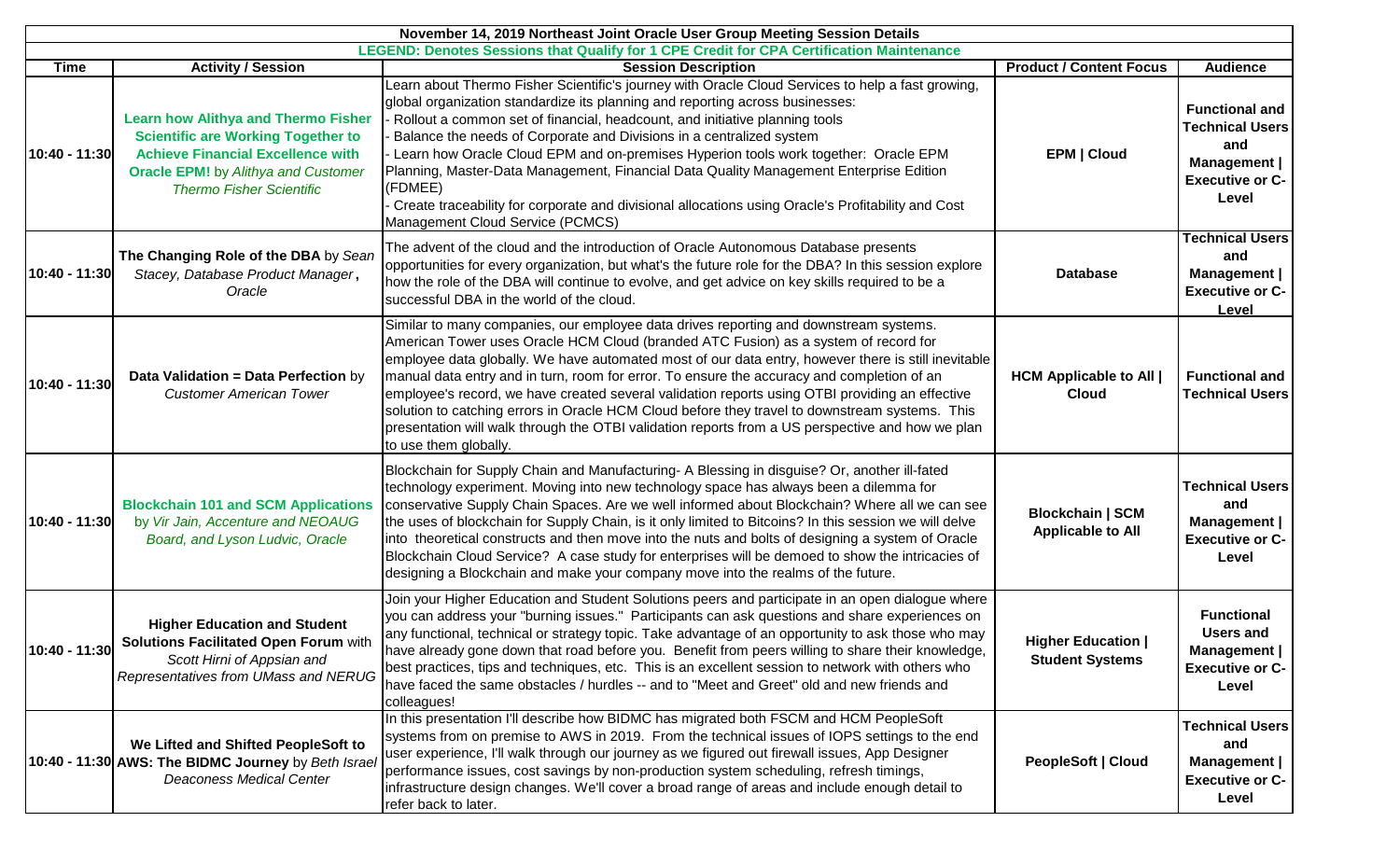|               | November 14, 2019 Northeast Joint Oracle User Group Meeting Session Details                                                                                                                  |                                                                                                                                                                                                                                                                                                                                                                                                                                                                                                                                                                                                                                                                                                                                                                                                                                                                                                                      |                                 |                                                                                                           |  |
|---------------|----------------------------------------------------------------------------------------------------------------------------------------------------------------------------------------------|----------------------------------------------------------------------------------------------------------------------------------------------------------------------------------------------------------------------------------------------------------------------------------------------------------------------------------------------------------------------------------------------------------------------------------------------------------------------------------------------------------------------------------------------------------------------------------------------------------------------------------------------------------------------------------------------------------------------------------------------------------------------------------------------------------------------------------------------------------------------------------------------------------------------|---------------------------------|-----------------------------------------------------------------------------------------------------------|--|
|               |                                                                                                                                                                                              | LEGEND: Denotes Sessions that Qualify for 1 CPE Credit for CPA Certification Maintenance                                                                                                                                                                                                                                                                                                                                                                                                                                                                                                                                                                                                                                                                                                                                                                                                                             |                                 |                                                                                                           |  |
| <b>Time</b>   | <b>Activity / Session</b>                                                                                                                                                                    | <b>Session Description</b>                                                                                                                                                                                                                                                                                                                                                                                                                                                                                                                                                                                                                                                                                                                                                                                                                                                                                           | <b>Product / Content Focus</b>  | <b>Audience</b>                                                                                           |  |
| 10:40 - 11:30 | <b>JD Edwards EnterpriseOne</b><br><b>Orchestrator: As If You Thought It</b><br>Couldn't Get Any Better by A.J.<br>Schifano, Product Manager, Oracle, and<br><b>Minardi Consulting Group</b> | JD Edwards EnterpriseOne Orchestrator is proving to be one of the most significant,<br>transformational enhancements ever to be added to the JD Edwards product. It is a major driving<br>force of the JD Edwards 9.2 Digital Platform. Hear stories about using Orchestrator for process<br>automation, integration, user interfaces, mobile, Internet of Things, and a wide variety of solutions<br>are changing how customer perceive their trusted JD Edwards platform. And just when you thought<br>it couldn't get any betterattend this session to get a close look at the latest enhancements to<br>Orchestrator. Your future is about to change!                                                                                                                                                                                                                                                            | <b>JD Edwards EnterpriseOne</b> | <b>Technical Users</b><br>and<br>Management  <br><b>Executive or C-</b><br>Level                          |  |
| 11:40 - 12:30 | How to Configure and Leverage<br><b>PeopleSoft Account Reconciliation by</b><br>Hexaware                                                                                                     | Account Reconciliation is a simple feature but often overlooked by customers. Please join us to see<br>how to configure and leverage Account Reconciliation feature in 9.2                                                                                                                                                                                                                                                                                                                                                                                                                                                                                                                                                                                                                                                                                                                                           | <b>PeopleSoft Financials</b>    | <b>Functional</b><br>Users and<br><b>Management</b>                                                       |  |
| 11:40 - 12:30 | PeopleSoft 9.2 Self Service and Fluid<br><b>Enhancements by WorkStrategy</b>                                                                                                                 | WorkStrategy will review 9.2 HCM self service functionality including recent PUM enhancements<br>and features. Presenters will discuss customer case studies, project planning, reporting and<br>workflow tools, and configuration options for homepages, navigation collections, and tiles.<br>A partial list of topics covered will include Employee and Manager Self Service, eBenefits and Life<br>Events, OnBoarding, Employee Snapshot, Compensation, Time, Talent Management, Recruiting,<br>WorkCenters and Activity Guides, Simplified Analytics, Guided Self Service, and Analytics.<br>Objectives:<br>Review new 9.2 Fluid PUM enhancements-<br>Review steps for implementing OnBoarding with Activity Guide Composer<br>Get highlights of new application functions and tools<br>Review step by step instructions for creating Manager Analytics<br>Hear about customer case studies and lessons learned | <b>PeopleSoft HCM</b>           | <b>Functional and</b><br><b>Technical Users</b><br>and<br>Management  <br><b>Executive or C-</b><br>Level |  |
| 11:40 - 12:30 | PeopleTools - Technology: Update,<br>Strategy and Roadmap by Scott Hirni,<br>Director User Experience (UX) Strategy<br>and Solutions, Appsian                                                | In this session hear how PeopleSoft plans to further increase the value of the applications by<br>adopting key technology innovations. See what is next for the PeopleSoft Fluid User Interface,<br>Oracle's full suite of cloud-ready lifecycle management tools, simplified analytics, and more.<br>Oracle's strategy is to continue to extend the value of your PeopleSoft                                                                                                                                                                                                                                                                                                                                                                                                                                                                                                                                        | <b>PeopleSoft Technology</b>    | <b>Functional and</b><br><b>Technical Users</b><br>and<br><b>Management</b>                               |  |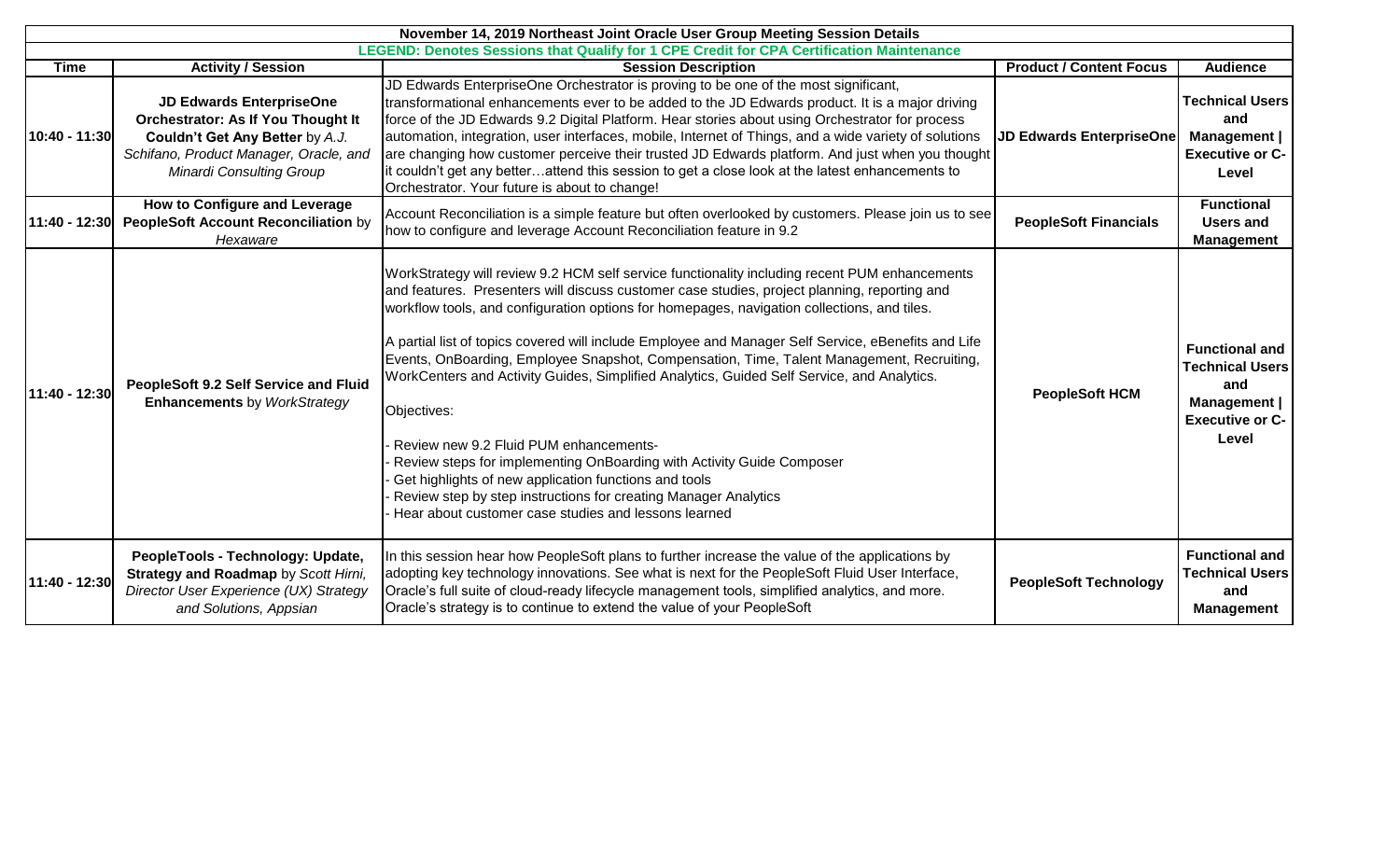|                                                                                          |                                                                                          | November 14, 2019 Northeast Joint Oracle User Group Meeting Session Details                                                                                                                                                                                                                                                                                                                                                                                                                                                                                                                                                                                                                                                                                                                                                                                                                                                                                               |                                 |                                                                                                           |  |
|------------------------------------------------------------------------------------------|------------------------------------------------------------------------------------------|---------------------------------------------------------------------------------------------------------------------------------------------------------------------------------------------------------------------------------------------------------------------------------------------------------------------------------------------------------------------------------------------------------------------------------------------------------------------------------------------------------------------------------------------------------------------------------------------------------------------------------------------------------------------------------------------------------------------------------------------------------------------------------------------------------------------------------------------------------------------------------------------------------------------------------------------------------------------------|---------------------------------|-----------------------------------------------------------------------------------------------------------|--|
| LEGEND: Denotes Sessions that Qualify for 1 CPE Credit for CPA Certification Maintenance |                                                                                          |                                                                                                                                                                                                                                                                                                                                                                                                                                                                                                                                                                                                                                                                                                                                                                                                                                                                                                                                                                           |                                 |                                                                                                           |  |
| <b>Time</b>                                                                              | <b>Activity / Session</b>                                                                | <b>Session Description</b>                                                                                                                                                                                                                                                                                                                                                                                                                                                                                                                                                                                                                                                                                                                                                                                                                                                                                                                                                | <b>Product / Content Focus</b>  | <b>Audience</b>                                                                                           |  |
| 11:40 - 12:30                                                                            | Security Best Practices by ALLOut<br>Security                                            | Security can be a huge initiative that is often handled as users are standing over you waiting for<br>results! During project initiatives, it normally comes together at the end of the project and there<br>never seems to be enough time.<br>Join this session to learn about ideal best practices to follow to ensure your JDE system is using a<br>security model that reduces risk while maximizing the efficiency for those responsible for it.<br>Discuss the basics of security in JDE: Users, roles, role assignments, environments<br>How to achieve a best practice security model<br>"Deny All" or "All Doors Closed" security model<br>Best practice for defining security roles<br>Some monitoring you should do with or without a tool<br>We will wrap up with a brief look at how the ALLOut toolset can assist with some of these<br>processes. We will wrap up with a brief look at how the ALLOut toolset can assist with some of<br>these processes.  | <b>JD Edwards EnterpriseOne</b> | <b>Functional and</b><br><b>Technical Users</b>                                                           |  |
|                                                                                          | 11:40 - 12:30 How to Lower Costs and Increase Sales<br>with Orchestrations by ERP Suites | Cutting-edge technologies continue to pique interest, still many digital transformation projects are<br>considered unsuccessful. That's because corporations who digitize their operations struggle to<br>show the positive return on investment. Fortunately, orchestrations can change that! In this<br>presentation, you will learn how orchestrations can lower total cost of ownership. They can be a<br>catalyst to increase sales opportunities too<br>See real-world examples of companies who used orchestrations to simplify administration,<br>automate processes and provide greater insight. Then, discuss how the solutions met efficiency<br>and profitability goals to gain a competitive edge.<br>Better understand how orchestrations can help businesses meet growth objectives.<br>Prioritize ideas with the greatest potential to make a measurable impact.<br>Learn how to communicate results to generate a positive digital transformation story. | <b>JD Edwards EnterpriseOne</b> | <b>Functional and</b><br><b>Technical Users</b><br>and<br>Management  <br><b>Executive or C-</b><br>Level |  |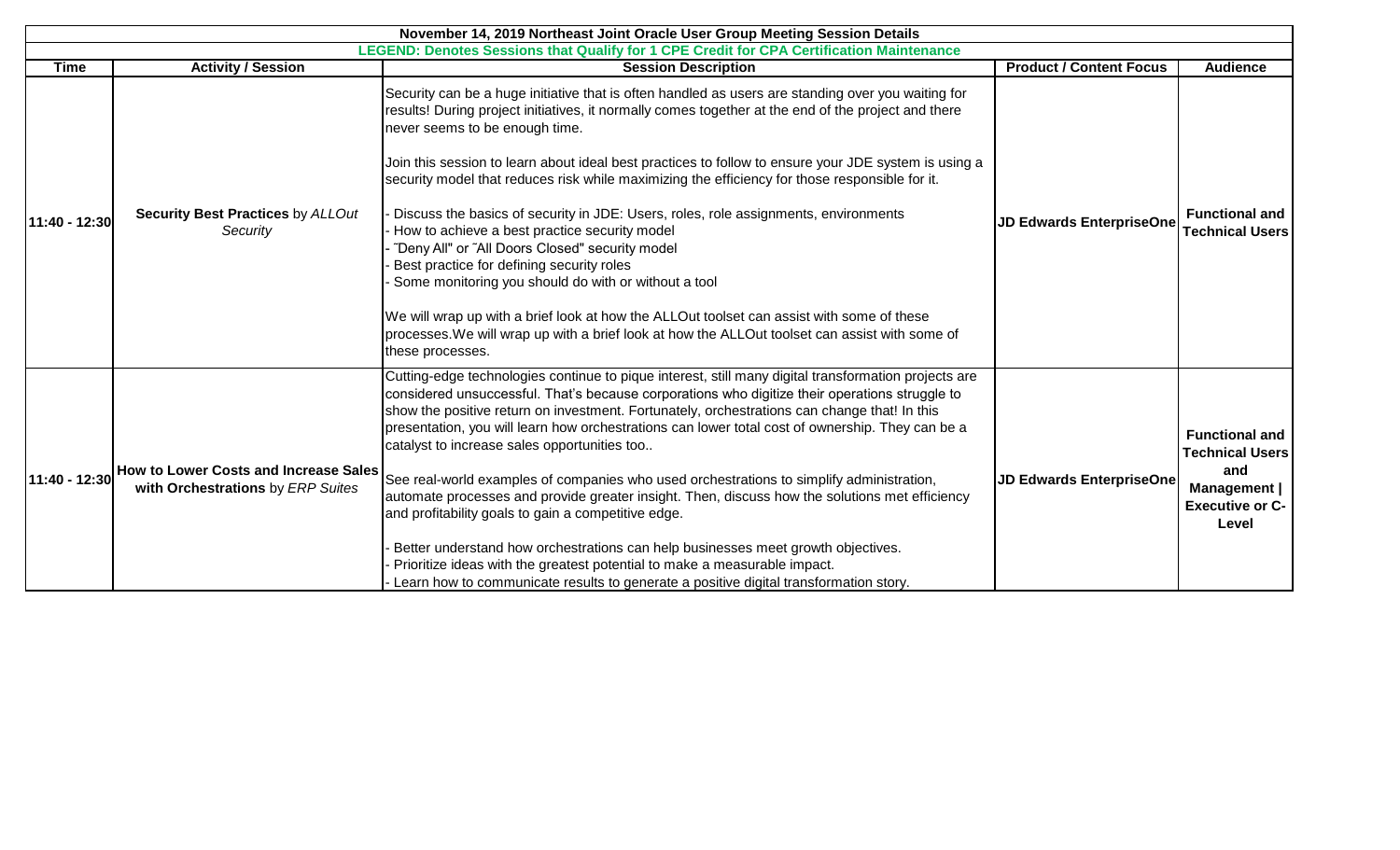| November 14, 2019 Northeast Joint Oracle User Group Meeting Session Details |                                                                                                                                                      |                                                                                                                                                                                                                                                                                                                                                                                                                                                                                                                                                                                                                                                                                                                                                                                                                                                                                                                                                                                                                                                                           |                                 |                                                                                                           |  |
|-----------------------------------------------------------------------------|------------------------------------------------------------------------------------------------------------------------------------------------------|---------------------------------------------------------------------------------------------------------------------------------------------------------------------------------------------------------------------------------------------------------------------------------------------------------------------------------------------------------------------------------------------------------------------------------------------------------------------------------------------------------------------------------------------------------------------------------------------------------------------------------------------------------------------------------------------------------------------------------------------------------------------------------------------------------------------------------------------------------------------------------------------------------------------------------------------------------------------------------------------------------------------------------------------------------------------------|---------------------------------|-----------------------------------------------------------------------------------------------------------|--|
|                                                                             |                                                                                                                                                      | LEGEND: Denotes Sessions that Qualify for 1 CPE Credit for CPA Certification Maintenance                                                                                                                                                                                                                                                                                                                                                                                                                                                                                                                                                                                                                                                                                                                                                                                                                                                                                                                                                                                  |                                 |                                                                                                           |  |
| Time                                                                        | <b>Activity / Session</b>                                                                                                                            | <b>Session Description</b>                                                                                                                                                                                                                                                                                                                                                                                                                                                                                                                                                                                                                                                                                                                                                                                                                                                                                                                                                                                                                                                | <b>Product / Content Focus</b>  | <b>Audience</b>                                                                                           |  |
|                                                                             |                                                                                                                                                      | Case Study of a Private Company's major Business Transformation using both Technology and<br>Improved Process Flows. Subject: Retail glass replacement corporation and their approach and<br>economics to succeed.                                                                                                                                                                                                                                                                                                                                                                                                                                                                                                                                                                                                                                                                                                                                                                                                                                                        |                                 |                                                                                                           |  |
|                                                                             | <b>Business Transformation Process to</b><br>11:40 - 12:30 Technology Benefits and Pitfalls by Tait<br>Corporation                                   | <b>Presentation Objectives:</b><br>Overview of what Business Transformation means and role of the Business Transformation<br>Office<br>Overview of a typical business transformation process in both Technology and improved Process<br>Flows.<br>- Address successes and potential failures of this Technology Transformation process<br>How it is effective via Agile, Blackbelt or Waterfall methodologies<br>Review technology tools currently available which improve the success of process improvement in<br>Oracle Cloud or ERP implementations                                                                                                                                                                                                                                                                                                                                                                                                                                                                                                                   | <b>E-Business Suite   Cloud</b> | <b>Functional and</b><br><b>Technical Users</b><br>and<br>Management  <br><b>Executive or C-</b><br>Level |  |
| 11:40 - 12:30                                                               | 1.5 Million Records from EBS to EXCEL<br>in 10 Seconds or Less by Enginatics                                                                         | EBS functional and financial users often struggle getting the data they need into a proper Excel<br>worksheet. This session will demonstrate how Blitz Report provides an unlimited amount of EBS<br>data directly into Excel with a single mouse click.                                                                                                                                                                                                                                                                                                                                                                                                                                                                                                                                                                                                                                                                                                                                                                                                                  | <b>E-Business Suite   BI</b>    | <b>Functional</b><br><b>Users</b>                                                                         |  |
| 11:40 - 12:30                                                               | <b>Modernizing Harvard University</b><br><b>Budgeting with Oracle EPM Cloud by</b><br><b>Performance Architects and Harvard</b><br><b>University</b> | Harvard University Budgeting System (HUBS) has historically been slow to change. This is<br>primarily due to the size of the user-base, as well as the number of decision makers, that is a result<br>of financial autonomy of the various schools that make up the University. The HUBS Next-<br>Generation Initiative seeks to modernize this system, making the best use of what the Oracle<br>Enterprise Performance Management (EPM) Planning Cloud platform has to offer. This initiative<br>will eventually make HUBS more agile to adapt to changes, while setting them up for success in<br>adapting whatever Harvard University's future brings. This initiative required significant amounts of<br>preparation, research, and the focus of many teams, eventually coming together to create a<br>roadmap that not just works, but ensures success. Join us to discover what you may need to know<br>when trying to get the most out of Oracle EPM Planning Cloud, and takeaway from what we<br>learned from one of the largest budgeting systems in the world. | <b>EPM   Cloud</b>              | <b>Functional and</b><br><b>Technical Users</b><br>and<br>Management  <br><b>Executive or C-</b><br>Level |  |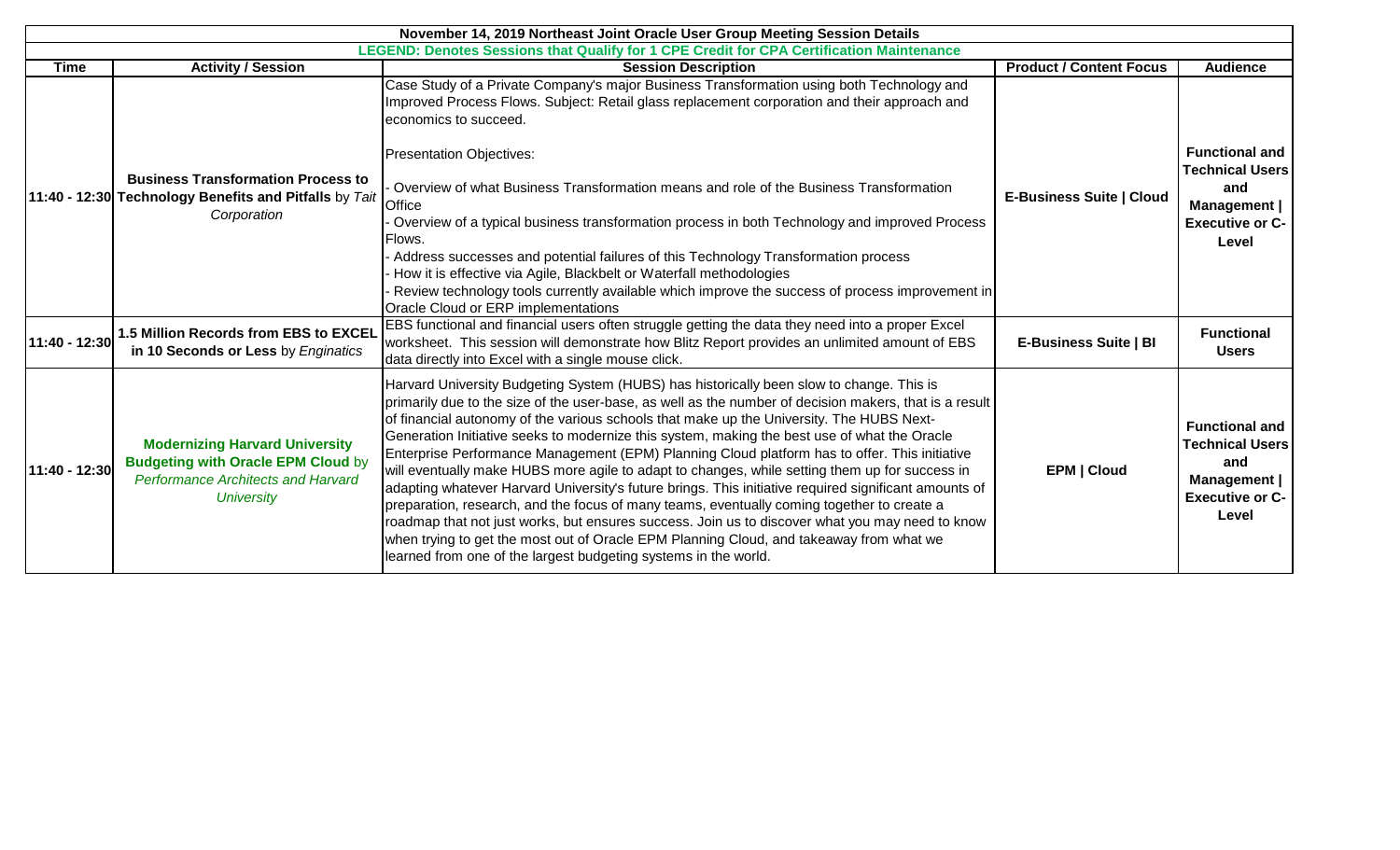| November 14, 2019 Northeast Joint Oracle User Group Meeting Session Details |                                                                                                       |                                                                                                                                                                                                                                                                                                                                                                                                                                                                                                                                                                                                                                                                                                                                                             |                                                |                                                                                                           |  |
|-----------------------------------------------------------------------------|-------------------------------------------------------------------------------------------------------|-------------------------------------------------------------------------------------------------------------------------------------------------------------------------------------------------------------------------------------------------------------------------------------------------------------------------------------------------------------------------------------------------------------------------------------------------------------------------------------------------------------------------------------------------------------------------------------------------------------------------------------------------------------------------------------------------------------------------------------------------------------|------------------------------------------------|-----------------------------------------------------------------------------------------------------------|--|
|                                                                             |                                                                                                       | LEGEND: Denotes Sessions that Qualify for 1 CPE Credit for CPA Certification Maintenance                                                                                                                                                                                                                                                                                                                                                                                                                                                                                                                                                                                                                                                                    |                                                |                                                                                                           |  |
| <b>Time</b>                                                                 | <b>Activity / Session</b>                                                                             | <b>Session Description</b>                                                                                                                                                                                                                                                                                                                                                                                                                                                                                                                                                                                                                                                                                                                                  | <b>Product / Content Focus</b>                 | <b>Audience</b>                                                                                           |  |
| 11:40 - 12:30                                                               | <b>Every New Beginning Comes from</b><br>Some Other Oracle Products End by<br>Noetix (by Magnitude)   | Earlier this year Oracle announced it will end premier support for Oracle BI Applications (OBIA) and<br>Oracle BI Enterprise Edition 11g (OBIEE) and discontinue the development of any additional<br>content. Many organizations are taking this as another opportunity to evaluate their investment and<br>to evaluate alternatives to provide a better flexibility, faster access to real-time data, and support a<br>shift to a self-service, data-driven culture. Join us to learn more about how our customers are<br>accelerating their BI reporting with pre-built content for more Oracle EBS modules compared to<br>OBIA, enabling the latest BI visualization tools, and preparing for the adoption of cloud technology.<br>Learning Objectives: | E-Business Suite   BI                          | <b>Functional and</b><br><b>Technical Users</b><br>and<br><b>Management</b>                               |  |
|                                                                             |                                                                                                       | Understand what Oracle's Statement of Direction means for your organization and the options you<br>have<br>Discover non-Oracle alternatives to Oracle BI<br>Learn how organizations are filling the gaps left by OBIA with pre-built, extensible content from<br>Noetix                                                                                                                                                                                                                                                                                                                                                                                                                                                                                     |                                                |                                                                                                           |  |
| 11:40 - 12:30                                                               | Need for Speed? My Top Five Oracle<br>Performance Tuning Tips by Quest<br>Software                    | Performance tuning can be complex. It's often hard to know which knob to turn or button to press<br>to get the biggest performance boost. In this presentation we will detail 5 steps to quickly identify<br>performance issues and resolve them. Attendees at this session will learn how to:<br>Quickly fine tune a SQL statement<br>Identify performance inhibitors to help avoid future performance issues<br>Recognize and understand how new Oracle features can change and/or support different<br>execution plans                                                                                                                                                                                                                                   | <b>Oracle Database</b>                         | <b>Technical Users</b>                                                                                    |  |
| 11:40 - 12:30                                                               | <b>Oracle Cloud HCM Update by Kassie</b><br><b>Eacrett, Senior HCM Solution Consultant,</b><br>Oracle | This session will provide a high level demonstration of the Oracle HCM Cloud solution.                                                                                                                                                                                                                                                                                                                                                                                                                                                                                                                                                                                                                                                                      | <b>HCM Applicable to All  </b><br><b>Cloud</b> | <b>Functional</b><br>Users and<br><b>Management</b>                                                       |  |
|                                                                             | 11:40 - 12:30 Is Your Supply Chain Future-Ready? by<br><b>Huron Consulting</b>                        | The modern supply chain leverages capabilities that include product innovation, strategic material<br>sourcing, outsourced manufacturing, integrated logistics, omnichannel fulfillment, and integrated<br>demand and supply planning. Join Huron supply chain solution experts to learn how manufacturing<br>leaders are transforming their supply chain operations with Oracle SCM Cloud. You can deploy<br>functionality incrementally, with minimal risk, lower cost, and maximum flexibility -- all with the<br>benefit of ongoing functional innovation and operating for a more future-ready modern supply<br>chain.                                                                                                                                 | <b>SCM Applicable to All  </b><br><b>Cloud</b> | <b>Functional and</b><br><b>Technical Users</b><br>and<br>Management  <br><b>Executive or C-</b><br>Level |  |
| 11:40 - 12:30                                                               | <b>Using Oracle Student Financial</b><br><b>Planning Effectively</b> by NexInfo                       | This presentation will discuss how Oracle's Student Financial Planning (SFP) module can be<br>leveraged by higher ed customers to gain efficiencies and streamline their processes with<br>automated workflows and controls.                                                                                                                                                                                                                                                                                                                                                                                                                                                                                                                                | <b>Campus Solutions</b>                        | <b>Functional and</b><br><b>Technical Users</b><br>and<br>Management  <br><b>Executive or C-</b><br>Level |  |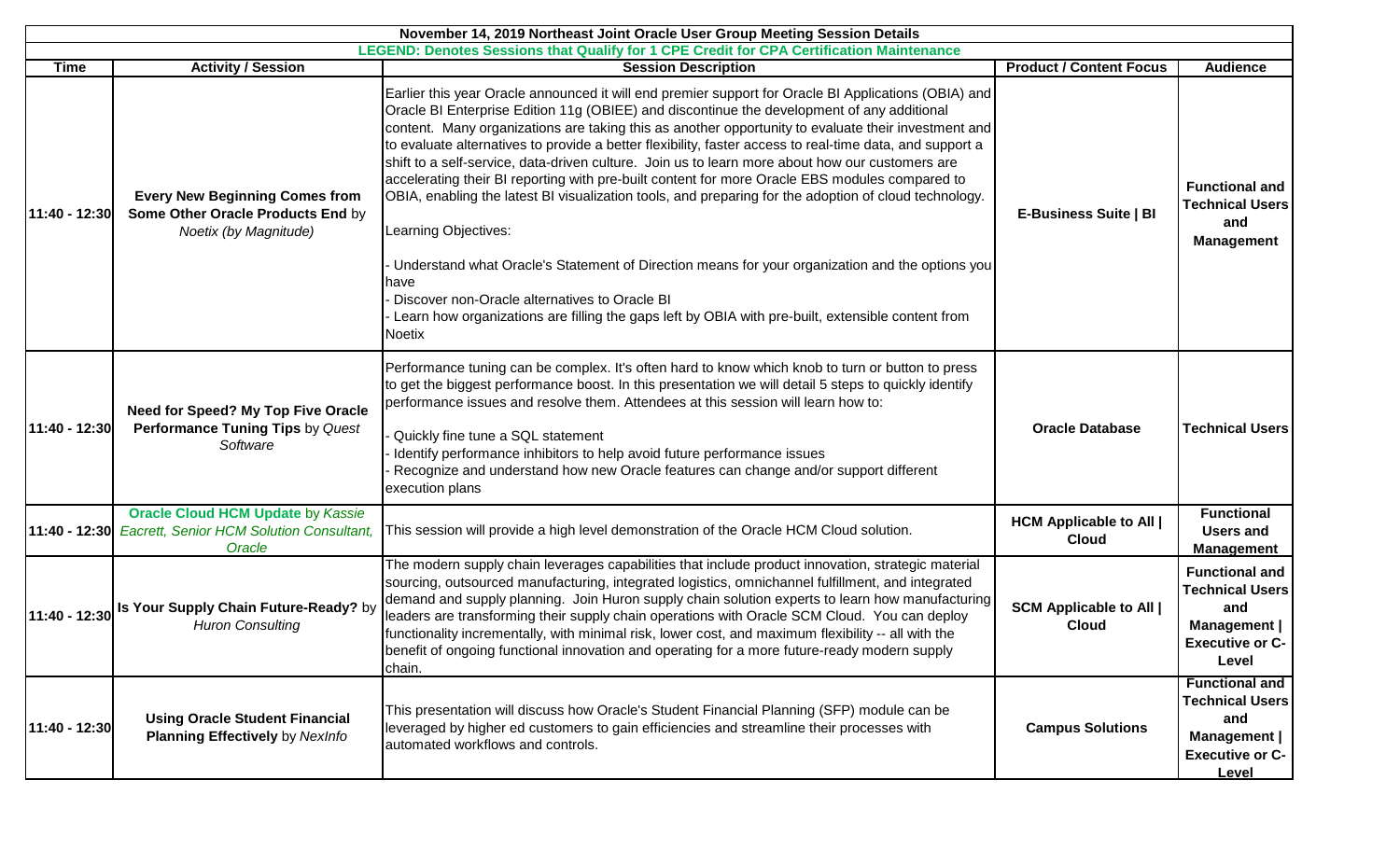| November 14, 2019 Northeast Joint Oracle User Group Meeting Session Details |                                                                                                                                                                         |                                                                                                                                                                                                                                                                                                                                                                                                                                                                                                                                                                                                                                                                                                                                                                                                                                                                                                                                                                                                                                                                                                                                                                                                                                                                                                                                                                                                                                                                              |                                                |                                                            |  |
|-----------------------------------------------------------------------------|-------------------------------------------------------------------------------------------------------------------------------------------------------------------------|------------------------------------------------------------------------------------------------------------------------------------------------------------------------------------------------------------------------------------------------------------------------------------------------------------------------------------------------------------------------------------------------------------------------------------------------------------------------------------------------------------------------------------------------------------------------------------------------------------------------------------------------------------------------------------------------------------------------------------------------------------------------------------------------------------------------------------------------------------------------------------------------------------------------------------------------------------------------------------------------------------------------------------------------------------------------------------------------------------------------------------------------------------------------------------------------------------------------------------------------------------------------------------------------------------------------------------------------------------------------------------------------------------------------------------------------------------------------------|------------------------------------------------|------------------------------------------------------------|--|
|                                                                             |                                                                                                                                                                         | LEGEND: Denotes Sessions that Qualify for 1 CPE Credit for CPA Certification Maintenance                                                                                                                                                                                                                                                                                                                                                                                                                                                                                                                                                                                                                                                                                                                                                                                                                                                                                                                                                                                                                                                                                                                                                                                                                                                                                                                                                                                     |                                                |                                                            |  |
| <b>Time</b>                                                                 | <b>Activity / Session</b>                                                                                                                                               | <b>Session Description</b>                                                                                                                                                                                                                                                                                                                                                                                                                                                                                                                                                                                                                                                                                                                                                                                                                                                                                                                                                                                                                                                                                                                                                                                                                                                                                                                                                                                                                                                   | <b>Product / Content Focus</b>                 | <b>Audience</b>                                            |  |
| 11:40 - 12:30                                                               | <b>Modern Treasury - Stifel Financial</b><br>Corp's Journey to the Cloud by Elire                                                                                       | This session will present a case study of Stifel Financial Corp's Implementation of Oracle Cloud<br>ERP. Learn how this Project helped automate Stifel's Cash Control, Funding Processes, Increase<br>Cash Applicating/Visibility, and Reduce Manual Processing.<br>Consulting partner Elire will present the implementation success story from Assessment through<br>Go Live. Discover how Elire consultants utilized a proven implementation model to deliver success<br>through design workshops, configuration, testing and go live to fully understand Stifel business<br>processes and applied industry best practices utilizing Oracle Cloud features. Hear about some of<br>the unique challenges that were faced, and lessons learned.                                                                                                                                                                                                                                                                                                                                                                                                                                                                                                                                                                                                                                                                                                                              | <b>Cloud ERP / Financials</b>                  | <b>Functional</b><br><b>Users and</b><br><b>Management</b> |  |
| 11:40 - 12:30                                                               | <b>Oracle Procurement Cloud -</b><br><b>Streamline, Standardize and Automate</b><br>the Source-to-Pay Process by David<br>Messina, Senior Solutions Engineer,<br>Oracle | Empower Modern Procurement: Use Oracle Procurement Cloud to streamline your source-to-pay<br>process through automation and social collaboration, while controlling costs and achieving higher<br>margins. Both existing and new customers are experiencing the benefits of this Oracle Cloud<br>solution.<br>Key features and benefits:<br>>Leverage negotiation best practices, drive strategic savings initiatives and achieve bottom-line<br>results with Oracle Sourcing<br>>Gain complete visibility into agreements, shorten cycle-times, and manage compliance with<br><b>Oracle Procurement Contracts</b><br>>Streamline and automate the procure-to-pay process while enforcing negotiated pricing and terms<br>and ensuring policy compliance<br>>Supplier Qualification Management as a comprehensive qualification management system<br>designed to improve supplier compliance, data accuracy, and visibility.<br>>The Supplier Portal improves the way you interact and collaborate with suppliers. This dynamic,<br>secure solution provides superior supplier management and performance tools that significantly<br>lower costs.<br>Join us for a candid conversation and product demonstration on how Oracle Procurement Cloud<br>can help your organization optimize its procurement business processes, achieve faster results,<br>gain agility while reducing costs and risks across the source to settle process with cloud<br>procurement solutions. | <b>SCM Applicable to All  </b><br><b>Cloud</b> | <b>Functional</b><br><b>Users and</b><br><b>Management</b> |  |
| $12:30 - 1:30$                                                              |                                                                                                                                                                         | <b>NETWORKING LUNCH / EXHIBITS</b>                                                                                                                                                                                                                                                                                                                                                                                                                                                                                                                                                                                                                                                                                                                                                                                                                                                                                                                                                                                                                                                                                                                                                                                                                                                                                                                                                                                                                                           |                                                |                                                            |  |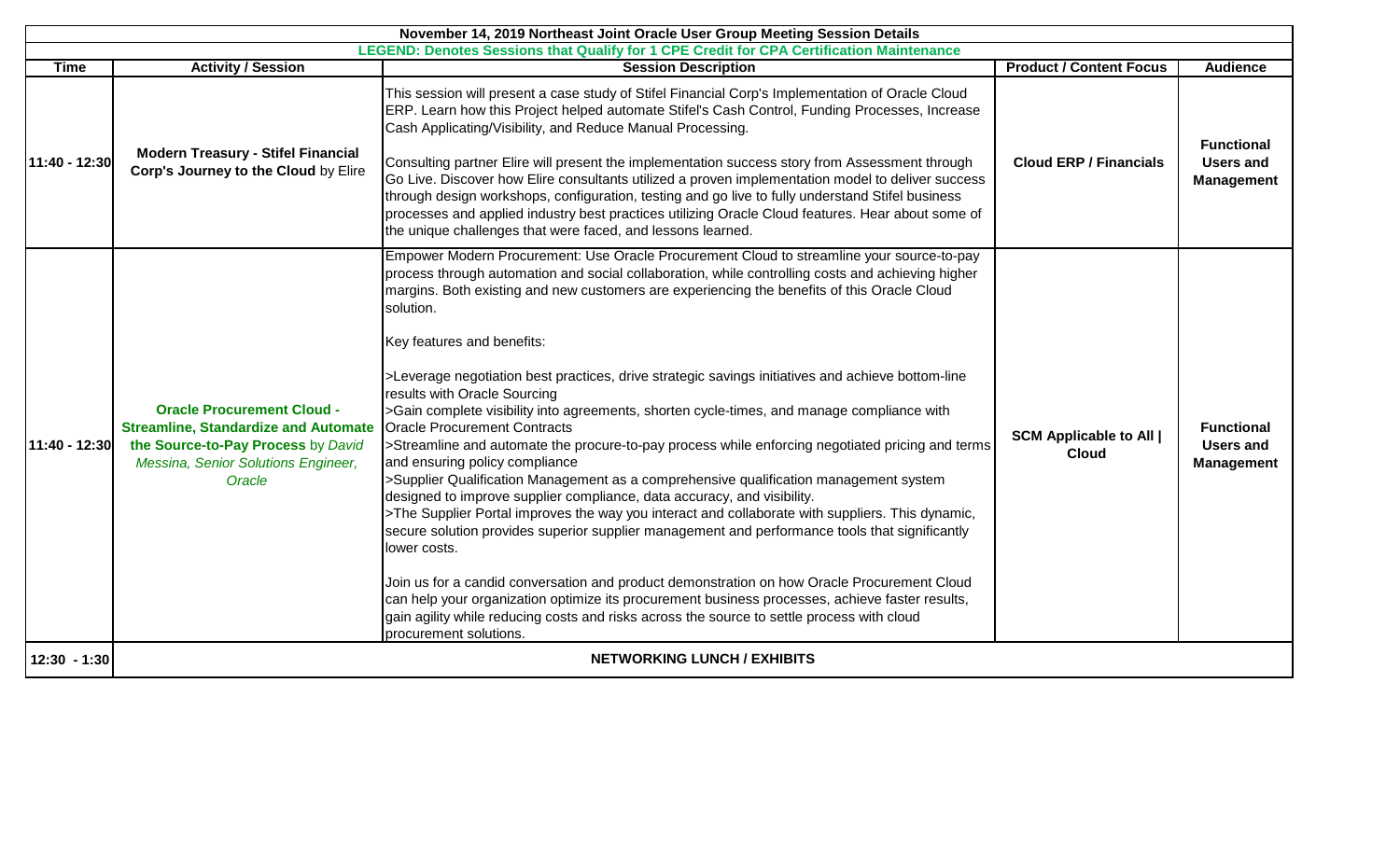| November 14, 2019 Northeast Joint Oracle User Group Meeting Session Details |                                                                                                                                            |                                                                                                                                                                                                                                                                                                                                                                                                                                                                                                                                                                                                                                                                                                                                                                                                      |                                                 |                                                                                                                         |
|-----------------------------------------------------------------------------|--------------------------------------------------------------------------------------------------------------------------------------------|------------------------------------------------------------------------------------------------------------------------------------------------------------------------------------------------------------------------------------------------------------------------------------------------------------------------------------------------------------------------------------------------------------------------------------------------------------------------------------------------------------------------------------------------------------------------------------------------------------------------------------------------------------------------------------------------------------------------------------------------------------------------------------------------------|-------------------------------------------------|-------------------------------------------------------------------------------------------------------------------------|
|                                                                             |                                                                                                                                            | <b>LEGEND: Denotes Sessions that Qualify for 1 CPE Credit for CPA Certification Maintenance</b>                                                                                                                                                                                                                                                                                                                                                                                                                                                                                                                                                                                                                                                                                                      |                                                 |                                                                                                                         |
| <b>Time</b>                                                                 | <b>Activity / Session</b>                                                                                                                  | <b>Session Description</b>                                                                                                                                                                                                                                                                                                                                                                                                                                                                                                                                                                                                                                                                                                                                                                           | <b>Product / Content Focus</b>                  | <b>Audience</b>                                                                                                         |
| $1:30 - 2:20$                                                               | <b>Enabling a Modern Organization with</b><br>your PeopleSoft/Oracle Cloud<br><b>Financials and HCM Solutions by</b><br><b>Metaformers</b> | Lessons Learned from Metaformers Transformation Projects<br>Many organizations implemented their enterprise solution with expectations that have not yet been<br>fully realized. Even implementations that followed best practices in project management will often<br>suffer from benefits below expectations. What are the underlying reasons? Can a course correction<br>yield that expected ROI? Will this impact their move to the Cloud? In this session we'll review the<br>relationship of enterprise solution investments and benefits and lessons learned from Metaformers<br>efforts working with executives to transform their organizations."                                                                                                                                           | <b>PeopleSoft Financials and</b><br>HCM   Cloud | <b>Functional and</b><br><b>Technical Users</b><br>and<br>Management<br><b>Executive or C-</b><br>Level                 |
| $1:30 - 2:20$                                                               | PeopleSoft, Knock Knock. Who's<br>There? It's all about the Configuration<br>by PS WebSolution                                             | PeopleSoft has made HUGE investments in configuration features so customers don't have to<br>customize. We'll walk through all the various tools now available to help (re)move your<br>customization's using configuration. From Event Mapping, the Page Configurator, PeopleTools<br>drop zones and the SmartRules PeopleCode Engine, we'll show you how you can now configure<br>PeopleSoft, not customize it!<br>Learn how you can decrease the time it takes to apply PUM updates while your increasing the<br>options to convert into a PeopleSoft Cloud environment go up! Well demonstrate real world case<br>studies of customers that have simplified PeopleSoft their updates and are seeing 60-70% overall<br>cost reductions while keeping current with EACH PUM update every 3 months! | PeopleSoft   Cloud                              | <b>Functional and</b><br><b>Technical Users</b><br>and<br>Management  <br><b>Executive or C-</b><br>Level               |
| $1:30 - 2:20$                                                               | <b>Case Study: PUM Update Leading</b><br><b>Practices by MIPRO Consulting</b>                                                              | BIDMC utilized the Related Content Framework and the Page & Field Configurator to eliminate<br>customizations to delivered PeopleCode events and pages during our most recent HCM patching<br>project for PeopleTools 8.55 to 8.56 and PUM Image 16 to Image 26. We were able to convert ten<br>separate customizations to delivered objects into delivered configurations, which removes them<br>from future compare reports and retrofits. These tools will be used for every future PUM Image<br>application to provide continuous reduction of customization impact, with the end goal being<br>elimination of custom code on delivered objects.                                                                                                                                                 | <b>PeopleSoft Technology</b>                    | <b>Functional and</b><br><b>Technical Users</b><br>and<br><b>Management</b>                                             |
| $1:30 - 2:20$                                                               | Lead or Get Left Behind: B2B Digital<br><b>Commerce for JD Edwards by Premier</b><br>Group                                                 | Forrester recently stated that "B2B buyers are escalating their use of digital channels to research<br>and complete purchases."•For JD Edwards IT leaders, a B2B online selling strategy has never<br>been more important.<br>JD Edwards customers must understand the current B2B ecommerce landscape and adopt<br>solutions that enable unified customer data, consistent business rules across all sales channels,<br>and real-time ERP integration to stay competitive. IT leaders can enable winning digital strategies<br>by adopting approaches that deliver seamless omni-channel, B2B customer engagement and JD<br>Edwards integration.                                                                                                                                                    | <b>JD Edwards EnterpriseOne</b>                 | <b>Functional and</b><br><b>Technical Users</b><br><b>Functional</b><br>Management  <br><b>Executive or C-</b><br>Level |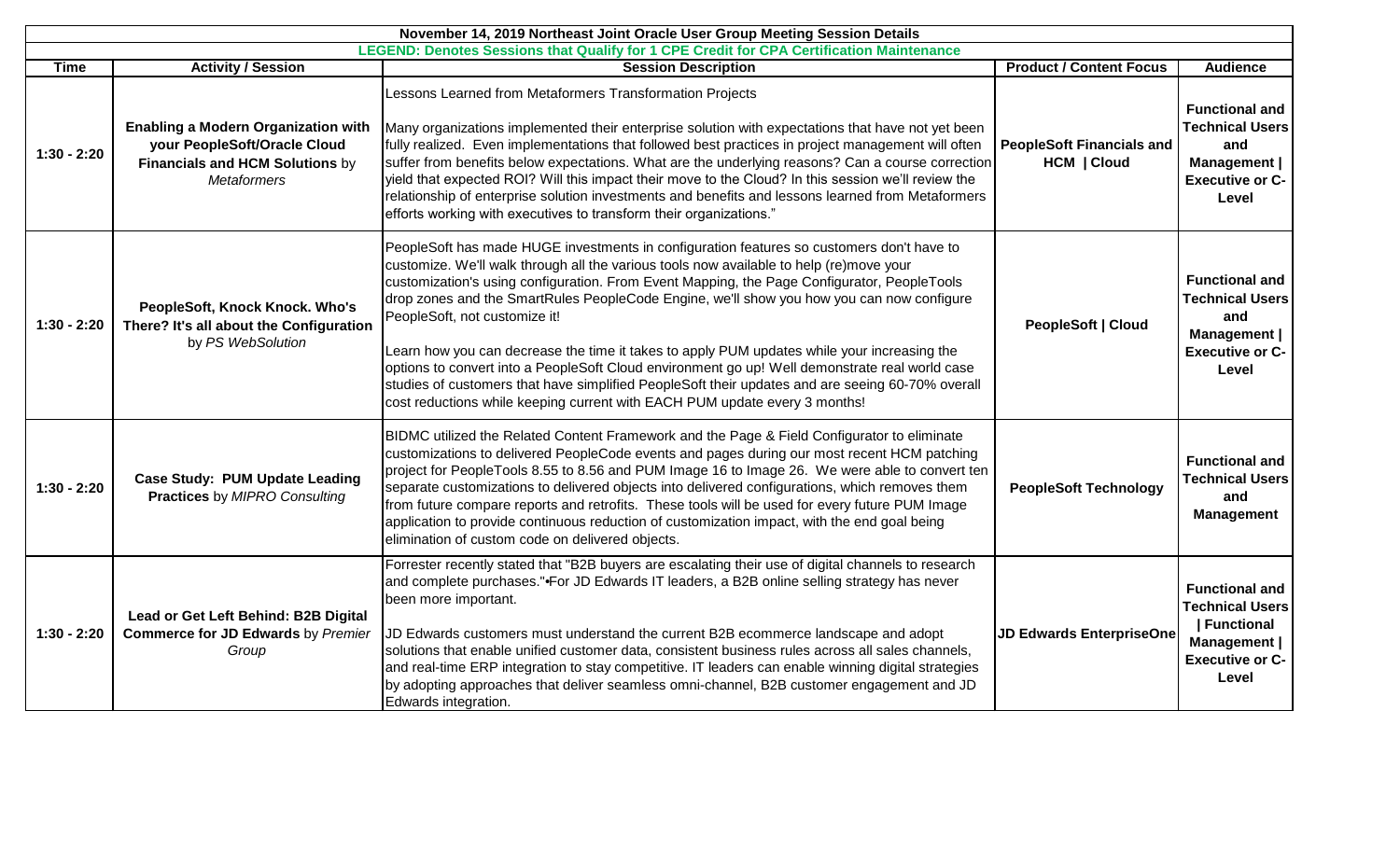| November 14, 2019 Northeast Joint Oracle User Group Meeting Session Details              |                                                                                                           |                                                                                                                                                                                                                                                                                                                                                                                                                                                                                                                                                                                                                                                                                                                                                                                                                                                                                                                                                                                                                                                                                                                                        |                                                       |                                                                                              |  |
|------------------------------------------------------------------------------------------|-----------------------------------------------------------------------------------------------------------|----------------------------------------------------------------------------------------------------------------------------------------------------------------------------------------------------------------------------------------------------------------------------------------------------------------------------------------------------------------------------------------------------------------------------------------------------------------------------------------------------------------------------------------------------------------------------------------------------------------------------------------------------------------------------------------------------------------------------------------------------------------------------------------------------------------------------------------------------------------------------------------------------------------------------------------------------------------------------------------------------------------------------------------------------------------------------------------------------------------------------------------|-------------------------------------------------------|----------------------------------------------------------------------------------------------|--|
| LEGEND: Denotes Sessions that Qualify for 1 CPE Credit for CPA Certification Maintenance |                                                                                                           |                                                                                                                                                                                                                                                                                                                                                                                                                                                                                                                                                                                                                                                                                                                                                                                                                                                                                                                                                                                                                                                                                                                                        |                                                       |                                                                                              |  |
| <b>Time</b>                                                                              | <b>Activity / Session</b>                                                                                 | <b>Session Description</b>                                                                                                                                                                                                                                                                                                                                                                                                                                                                                                                                                                                                                                                                                                                                                                                                                                                                                                                                                                                                                                                                                                             | <b>Product / Content Focus</b>                        | <b>Audience</b>                                                                              |  |
| $1:30 - 2:20$                                                                            | Evolve & Innovate: Your Strategy and<br>Plans for Staying Code-Current by DWS We will cover:              | The Oracle JD Edwards team has been encouraging companies to continuously innovate. They've<br>been doing this against a backdrop where many companies are looking at their IT infrastructures<br>and looking to move to the cloud.<br>This session focusses on what companies might do to leverage and realize benefits from the<br>advances being made by Oracle and the Oracle JD Edwards team.<br>Code-Current and Continuous<br>- The Cloud – Public, Private, On-premise, Hybrid                                                                                                                                                                                                                                                                                                                                                                                                                                                                                                                                                                                                                                                 | <b>JD Edwards EnterpriseOne</b>                       | <b>Functional and</b><br><b>Technical</b><br>Management  <br><b>Executive or C-</b><br>Level |  |
|                                                                                          |                                                                                                           | - The importance and role of Quality Assurance<br>What it takes to Evolve and Innovate                                                                                                                                                                                                                                                                                                                                                                                                                                                                                                                                                                                                                                                                                                                                                                                                                                                                                                                                                                                                                                                 |                                                       |                                                                                              |  |
| $1:30 - 2:20$                                                                            | <b>Unlock your EBS Data with Enterprise</b><br><b>Command Centers!</b> by IT Convergence                  | Oracle announced the availability of Version 3 of Enterprise Command Centers for E-Business<br>Suite at OOW 19. More than twenty ECC are unlocking the value of enterprise data without any<br>additional licensing costs. ECC is a product that is free. for E-Business Suite customers running<br>release 12.2.4 and above and is so simple to install that you can get it to work in a matter of days.<br>The vision of ECC is to add visibility and optimize the work of E-Business Suite users by enhancing<br>the way users work and accelerating their day-to-day activities. ECC is a "Starting Dashboard" with<br>the right information displayed enabling users to act and go straight to the documents or<br>transactions they need to look at. The rich graphics and easy to use refinements for searching and<br>filtering data are powerful. In this session you will learn how to get Enterprise Command Center to<br>work in a matter of days (including the list of required patches and configurations). We will also<br>demonstrate in a live Vision instance how users can use ECC for their everyday work in EBS. | <b>E-Business Suite</b>                               | <b>Functional</b><br><b>Users and</b><br><b>Management</b>                                   |  |
| $1:30 - 2:20$                                                                            | <b>Payment Processing and Safeguarding</b><br>Your Business with PCI Compliance by<br><b>EVO Payments</b> | If your business accepts credit, corporate, or government card payments, then PCI compliance is<br>mandatory to protect your business. Learn how to mitigate the complexity and risk associated with<br>processing payments. The benefits of payment automation will be presented along with E-Business<br>Suite implementation steps.                                                                                                                                                                                                                                                                                                                                                                                                                                                                                                                                                                                                                                                                                                                                                                                                 | <b>E-Business Suite  </b><br><b>Applicable to All</b> | <b>Functional</b><br><b>Management</b>  <br><b>Executive or C-</b><br>Level                  |  |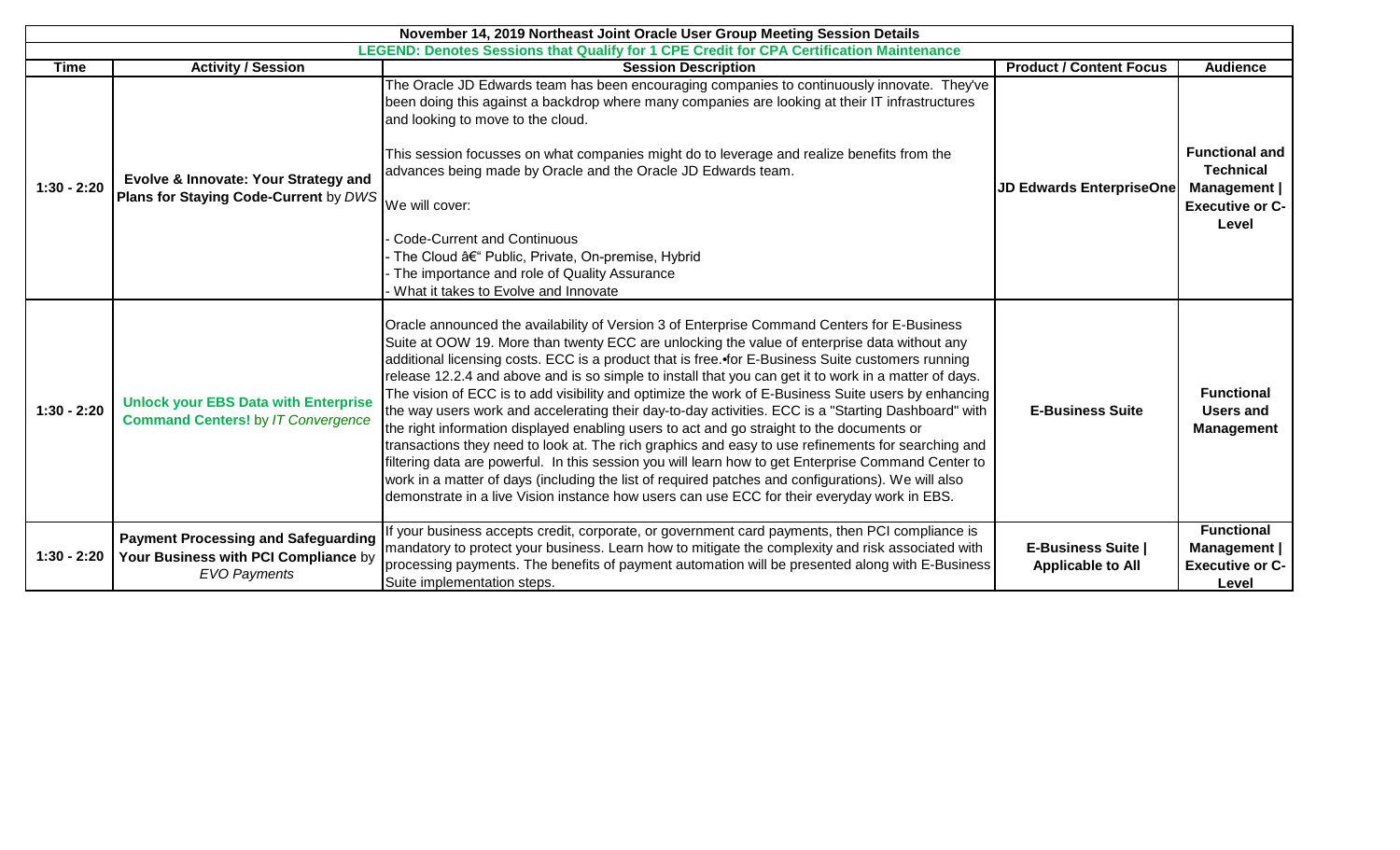| November 14, 2019 Northeast Joint Oracle User Group Meeting Session Details |                                                                                                                                                     |                                                                                                                                                                                                                                                                                                                                                                                                                                                                                                                                                                                                                                                                                                                                                                                                                                                                                                                                                                                                                                                                                                                                                                                                               |                                                              |                                                                                                                  |  |
|-----------------------------------------------------------------------------|-----------------------------------------------------------------------------------------------------------------------------------------------------|---------------------------------------------------------------------------------------------------------------------------------------------------------------------------------------------------------------------------------------------------------------------------------------------------------------------------------------------------------------------------------------------------------------------------------------------------------------------------------------------------------------------------------------------------------------------------------------------------------------------------------------------------------------------------------------------------------------------------------------------------------------------------------------------------------------------------------------------------------------------------------------------------------------------------------------------------------------------------------------------------------------------------------------------------------------------------------------------------------------------------------------------------------------------------------------------------------------|--------------------------------------------------------------|------------------------------------------------------------------------------------------------------------------|--|
| <b>Time</b>                                                                 | <b>Activity / Session</b>                                                                                                                           | <b>LEGEND: Denotes Sessions that Qualify for 1 CPE Credit for CPA Certification Maintenance</b><br><b>Session Description</b>                                                                                                                                                                                                                                                                                                                                                                                                                                                                                                                                                                                                                                                                                                                                                                                                                                                                                                                                                                                                                                                                                 | <b>Product / Content Focus</b>                               | <b>Audience</b>                                                                                                  |  |
| $1:30 - 2:20$                                                               | <b>Solve Budget and Forecasting</b><br><b>Challenges with OAC and Machine</b><br>Learning by MindStream Analytics by<br><b>MindStream Analytics</b> | Looking to automate your budget process? Discover how Machine Learning can bring key<br>business insights into your decision-making processes by better predicting customer behavior and<br>solving the biggest challenges with data forecasting. Using historical data, a machine learning<br>model can be trained to learn from external factors such as inflation and customer behavior to<br>predict and populate your financial system with forecast and budget data.<br>Oracle Data Visualization Cloud can create Machine Learning models with any type of data. In this<br>session, discover how you can use this powerful tool to answer questions like:<br>- How do we predict risks and failures?<br>What drives our sales and acquisitions?<br>How can we improve the direct marketing response?<br>How do we increase customer retention using machine learning and predictive analytics?                                                                                                                                                                                                                                                                                                        | <b>EPM</b>                                                   | <b>Functional and</b><br><b>Technical Users</b><br>and<br><b>Management</b>  <br><b>Executive or C-</b><br>Level |  |
| $1:30 - 2:20$                                                               | Machine Learning 101 by Steve Stein,<br>Infospectrum and PHRUG Board                                                                                | Come and learn a real mission-critical use case in production at a multi-billion company. We will<br>discuss<br>design, execute, and build a powerful real-time application with simple machine learning yes-no<br>questions<br>specific characteristics of use cases - machine learning vs. rules-based<br>powerfully useful practical lessons learned from this use case<br>Attendees will walk out of the presentation with a strong "101" level understanding of machine<br>learning in a large organization. You will be ready to contribute to your organization's next machine<br>learning initiative.                                                                                                                                                                                                                                                                                                                                                                                                                                                                                                                                                                                                 | BI   EPM   DB   Cloud  <br><b>Hybrid   Applicable to All</b> | <b>Functional and</b><br><b>Technical Users</b><br>and<br>Management  <br><b>Executive or C-</b><br>Level        |  |
| $1:30 - 2:20$                                                               | <b>DSAR Reporting &amp; Requirements</b><br>(CCPA & GDPR) by Dataguise                                                                              | Well before GDPR and CCPA, different privacy regulations provided individuals with the right to<br>see what companies keep about them and ask for its update or deletion. This right is commonly<br>referred to as Data Subject Access Requests (DSAR). The approach companies take to meet this<br>requirement has evolved over the years and so have consumer expectations. This evolution has<br>led to an increased level of effort and cost to companies. In 2019, clients indicated they spend, on<br>average, more than \$1,400 to answer a single Subject Rights Request (SRR).<br>In this session, we will discuss the current trends in how companies are addressing the DSAR<br>challenge, as well as where they are seeing models for success -- with a specific focus on GDPR<br>and CCPA.<br>Trends to be covered include:<br>Means for identity verification and matching the correct data subject across repositories<br>How far companies go searching for personal information of a data subject<br>Dealing with down-stream processors for data retrieval, update and deletion<br>Releasing and porting reports<br>The practicality of different deletion options for personal information | Database   Cloud  <br><b>Applicacble to All</b>              | <b>Functional and</b><br><b>Technical Users</b><br>and<br>Management<br><b>Executive or C-</b><br>Level          |  |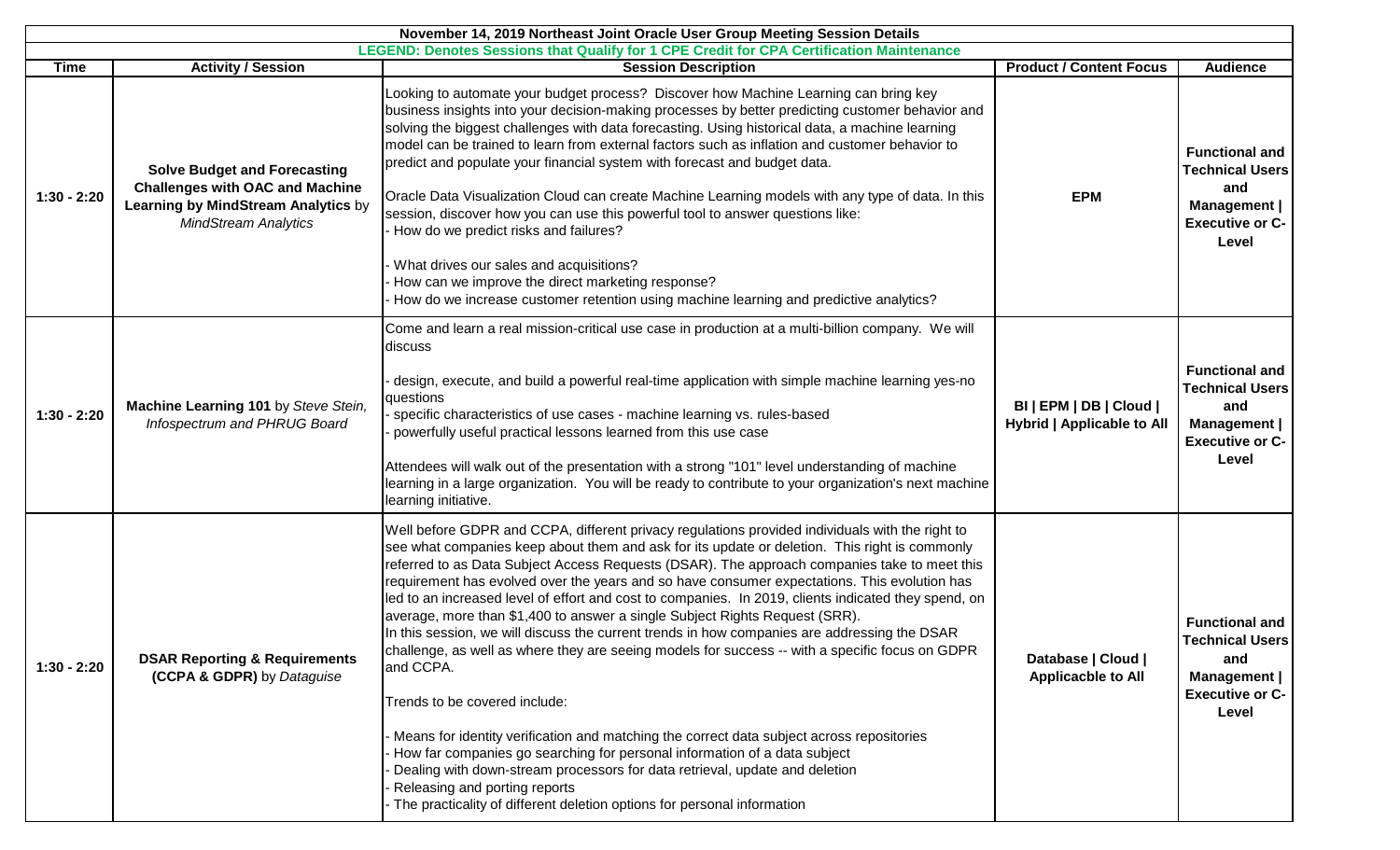| November 14, 2019 Northeast Joint Oracle User Group Meeting Session Details |                                                                                                                                                                        |                                                                                                                                                                                                                                                                                                                                                                                                                                                                                                                                                                                                                                                                                                                                                                                                                                                                                                                                                                                                                                                   |                                                      |                                                                                                           |  |  |
|-----------------------------------------------------------------------------|------------------------------------------------------------------------------------------------------------------------------------------------------------------------|---------------------------------------------------------------------------------------------------------------------------------------------------------------------------------------------------------------------------------------------------------------------------------------------------------------------------------------------------------------------------------------------------------------------------------------------------------------------------------------------------------------------------------------------------------------------------------------------------------------------------------------------------------------------------------------------------------------------------------------------------------------------------------------------------------------------------------------------------------------------------------------------------------------------------------------------------------------------------------------------------------------------------------------------------|------------------------------------------------------|-----------------------------------------------------------------------------------------------------------|--|--|
|                                                                             | LEGEND: Denotes Sessions that Qualify for 1 CPE Credit for CPA Certification Maintenance                                                                               |                                                                                                                                                                                                                                                                                                                                                                                                                                                                                                                                                                                                                                                                                                                                                                                                                                                                                                                                                                                                                                                   |                                                      |                                                                                                           |  |  |
| Time                                                                        | <b>Activity / Session</b>                                                                                                                                              | <b>Session Description</b>                                                                                                                                                                                                                                                                                                                                                                                                                                                                                                                                                                                                                                                                                                                                                                                                                                                                                                                                                                                                                        | <b>Product / Content Focus</b>                       | <b>Audience</b>                                                                                           |  |  |
| $1:30 - 2:20$                                                               | <b>Technology Skills Educator Accelerates</b><br>its Cloud Adoption: General Assembly's<br>Journey to the Cloud by Baker Tilly and<br><b>Customer General Assembly</b> | General Assembly (GA) educates professionals globally in modern, practical technology skills.<br>While terms like cloud, mobile, data science, and digitization are common in their curricula, these<br>concepts were not practiced behind the scenes in HR and Finance. Company growth precipitated a<br>move to more sophisticated tools. With a view towards a fully integrated system, GA worked with<br>their consulting partner Baker Tilly under an accelerated timeline and implemented HCM Core,<br>Absence and Time and Labor. Once completed, they embarked upon optimization opportunities,<br>including the automation of their employee onboarding processes, development of a roadmap to<br>move their FP&A from manual processes to the cloud, and synergizing their HR and Finance<br>practices in one cloud application. In this session GA will share their journey, how Baker Tilly led<br>them through an aggressive and successful initial go live and how they are on a path towards<br>ongoing, continuous modernization. | Cloud   HCM   EPM   BI  <br><b>Applicable to All</b> | <b>Functional and</b><br><b>Technical Users</b><br>and<br>Management  <br><b>Executive or C-</b><br>Level |  |  |
| $1:30 - 2:20$                                                               | <b>Procurement Value and Risk Mapping</b><br>by Sierra-Cedar                                                                                                           | Sourcing is a critical part of any company's successful supply chain management and can be key<br>to creating competitive advantage. Effective sourcing can drive costs down while simultaneously<br>improving quality, on-time performance, and efficiency.<br>In this session, presented by Carl Ralph, Sierra-Cedar's Director of Supply Chain Engineering<br>Services, you will learn how to differentiate your purchasing portfolio using Value and Risk<br>Mapping. His discussion will also address the related areas of eProcurement and handling<br>volatility. You will leave this session with the ability to segment the goods and services you procure<br>and identify a suitable purchasing strategy for each item to maximize performance and mitigate<br>risk.                                                                                                                                                                                                                                                                    | <b>SCM Applicable to All</b>                         | <b>Functional</b><br><b>Users and</b><br><b>Management</b>                                                |  |  |
| $1:30 - 2:20$                                                               | <b>Accessibility for PeopleSoft</b><br><b>Applications</b> by Appsian                                                                                                  | As organizations struggle to meet the WCAG 2.1 standards that require systems to provide parity<br>in functionality between differently enabled and those without, PeopleSoft becomes an increasingly<br>difficult challenge. Organizations and institutions must find ways to offer functionality that is easy to<br>use regardless of the means of interaction.<br>Come to this session to determine how your organization or institution can easily provide this parity -<br>avoiding notices from the Department of Justice and increasing workforce inclusion. We will<br>show how Appsian's PeopleUX platform allows access to key PeopleSoft transactions utilizing a<br>variety of assistive technologies including:<br>Speech recognition for mobility challenges utilizing Dragon<br>Voice over and JAWS for blindness<br>Color contrast and other techniques for other visual impairments                                                                                                                                              | <b>PeopleSoft   Campus</b><br><b>Solutions</b>       | <b>Functional and</b><br><b>Technical Users</b><br>and<br>Management  <br><b>Executive or C-</b><br>Level |  |  |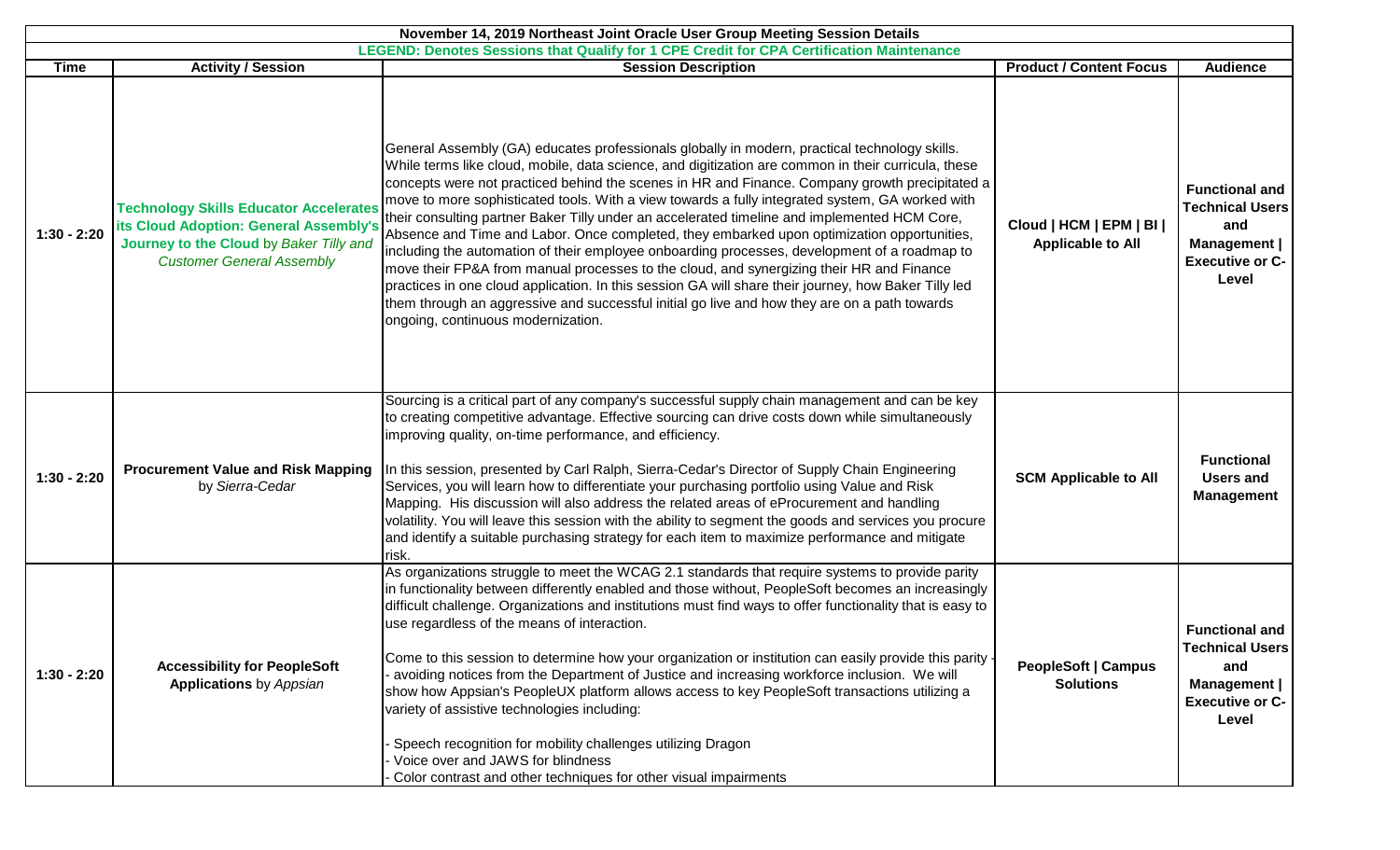| November 14, 2019 Northeast Joint Oracle User Group Meeting Session Details<br>LEGEND: Denotes Sessions that Qualify for 1 CPE Credit for CPA Certification Maintenance |                                                                                          |                                                                                                                                                                                                                                                                                                                                                                                                                                                                                                                                                                                                                                                                                                                                                                                                                                                                                                                                                                                                                                                                                                                 |                                                        |                                                                                                                              |  |
|-------------------------------------------------------------------------------------------------------------------------------------------------------------------------|------------------------------------------------------------------------------------------|-----------------------------------------------------------------------------------------------------------------------------------------------------------------------------------------------------------------------------------------------------------------------------------------------------------------------------------------------------------------------------------------------------------------------------------------------------------------------------------------------------------------------------------------------------------------------------------------------------------------------------------------------------------------------------------------------------------------------------------------------------------------------------------------------------------------------------------------------------------------------------------------------------------------------------------------------------------------------------------------------------------------------------------------------------------------------------------------------------------------|--------------------------------------------------------|------------------------------------------------------------------------------------------------------------------------------|--|
| <b>Time</b>                                                                                                                                                             | <b>Activity / Session</b>                                                                | <b>Session Description</b>                                                                                                                                                                                                                                                                                                                                                                                                                                                                                                                                                                                                                                                                                                                                                                                                                                                                                                                                                                                                                                                                                      | <b>Product / Content Focus</b>                         | <b>Audience</b>                                                                                                              |  |
| $1:30 - 2:20$                                                                                                                                                           | <b>Super-Charge your Marketing with</b><br><b>Eloqua</b> by Circular Edge                | Learn how to fully Integrate Oracle Marketing Cloud with your ERP (Peoplesoft, JDE, EBS). Also,<br>learn how Oracle Engagement, Marketing and Social Cloud seamlessly work together and<br>improve the overall customer experience (CX).                                                                                                                                                                                                                                                                                                                                                                                                                                                                                                                                                                                                                                                                                                                                                                                                                                                                        | Applicable to All   Cloud  <br><b>Campus Solutions</b> | <b>Functional and</b><br><b>Technical Users</b><br>and<br>Management  <br><b>Executive or C-</b><br>Level                    |  |
| $1:30 - 2:20$                                                                                                                                                           | Winning the Race to R 12.2.x - Panaya<br><b>Impact Analysis by Panaya</b>                | Simply automating your business processes is not enough. You need processes that are dynamic,<br>and change over time based on real-time data from many data sources. Predictive analytics,<br>machine learning, self-documenting hardware, point and click integrations, and automated<br>regression and performance testing is the future for ERP, EPM, analytics, and integration<br>professionals. The future is here and you need to be in the know.                                                                                                                                                                                                                                                                                                                                                                                                                                                                                                                                                                                                                                                       | <b>E-Business Suite</b>                                | <b>Functional and</b><br><b>Technical Users</b><br>and<br>Management  <br><b>Executive or C-</b><br>Level                    |  |
| $2:30 - 3:20$                                                                                                                                                           | How to Evaluate Your AP Automation<br><b>Options</b> by IntelliChief                     | When looking for an Accounts Payable automation solution, you need to ensure that it integrates<br>seamlessly with your ERP. While that should be one of your primary considerations, it<br>shouldn't be the only thing you take into account.<br>In How to Evaluate Your AP Automation Options, you can take a closer look at the variety of<br>solutions that are currently on the market. Discover:<br>- The benefits of real-time integration with your ERP<br>The latest advances in straight-through processing<br>The unique RPA technologies that can help your solution become "smarter" over time<br>The non-AP use cases that you can also use your solution for, helping you maximize the return on<br>your investment<br>You'll also discover the performance improvements that automation can help you achieve, based<br>on a real-world business case.                                                                                                                                                                                                                                           | <b>Applicable to All</b>                               | <b>Functional</b><br>Users  <br><b>Functional and</b><br><b>Technical</b><br>Management  <br><b>Executive or C-</b><br>Level |  |
| $2:30 - 3:20$                                                                                                                                                           | <b>Success! Holy Cross PeopleSoft HCM</b><br><b>Moves Forward to Fluid by Holy Cross</b> | Like many PeopleSoft customers, Holy Cross struggled with how to keep up with technical<br>upgrades while also realizing the benefits of new Fluid functionality. We often chose a technical-<br>upgrade only path, leaving Fluid features turned off to make the upgrade projects less complex. In<br>April 2019, we went all-in with our HR Office partners to turn on Fluid functionality (along with<br>elastic search and an upgrade to Tools 8.56) for our HCM 9.2 system. Our main goal was to be<br>able to offer our employees a simple, convenient way to retrieve and manage their employee<br>information, including deploying to a mobile device, through navigation collections, tiles, and<br>custom Fluid development. We did this without negatively impacting back-office staff operations. In<br>fact, through navigation collections we streamlined a number of their business processes. In this<br>session, we will demo the new functionality, describe the steps taken to ensure a successful<br>project, and share lessons learned (which we are now applying to our Finance upgrade). | <b>PeopleSoft HCM</b>                                  | <b>Functional and</b><br><b>Technical Users</b><br>and<br>Management<br><b>Executive or C-</b><br>Level                      |  |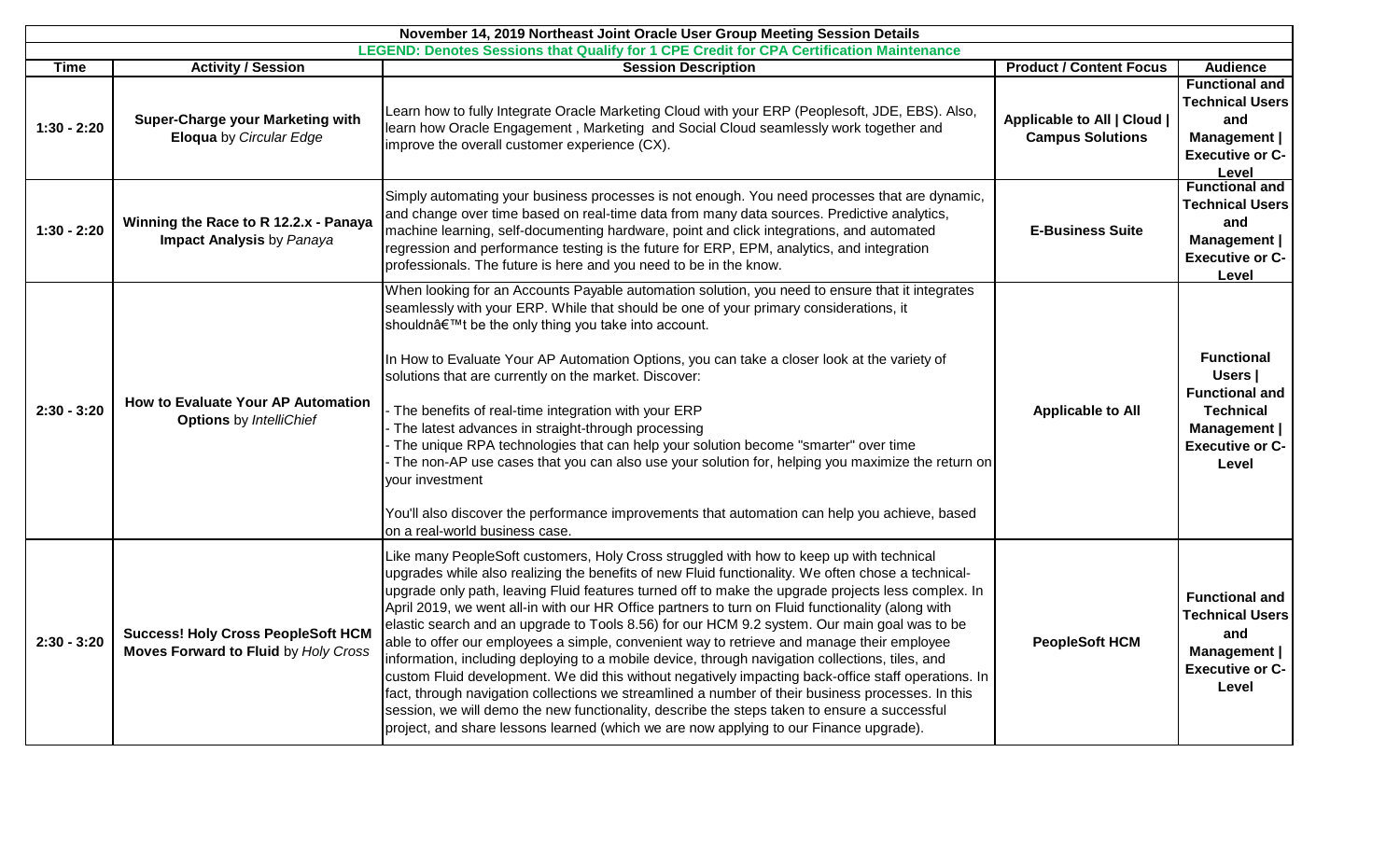| November 14, 2019 Northeast Joint Oracle User Group Meeting Session Details |                                                                                                                                                                                                      |                                                                                                                                                                                                                                                                                                                                                                                                                                                                                                                                                                                                                                                                                                                                                                                                                                                                                                                                                                          |                                          |                                                                                                                 |  |
|-----------------------------------------------------------------------------|------------------------------------------------------------------------------------------------------------------------------------------------------------------------------------------------------|--------------------------------------------------------------------------------------------------------------------------------------------------------------------------------------------------------------------------------------------------------------------------------------------------------------------------------------------------------------------------------------------------------------------------------------------------------------------------------------------------------------------------------------------------------------------------------------------------------------------------------------------------------------------------------------------------------------------------------------------------------------------------------------------------------------------------------------------------------------------------------------------------------------------------------------------------------------------------|------------------------------------------|-----------------------------------------------------------------------------------------------------------------|--|
|                                                                             | LEGEND: Denotes Sessions that Qualify for 1 CPE Credit for CPA Certification Maintenance<br><b>Activity / Session</b><br><b>Product / Content Focus</b><br><b>Session Description</b><br><b>Time</b> |                                                                                                                                                                                                                                                                                                                                                                                                                                                                                                                                                                                                                                                                                                                                                                                                                                                                                                                                                                          |                                          |                                                                                                                 |  |
| $2:30 - 3:20$                                                               | <b>Best Practices for Moving PeopleSoft to</b><br><b>Oracle Cloud Infrastructure (OCI) by</b><br><b>BTRG</b>                                                                                         | The majority of customers today wrestle with comparing their level of investment in PeopleSoft with<br>the barrage of cloud options available. They need to deliver more functionality to the business for<br>less cost. By moving your PeopleSoft environment to Oracle Cloud Infrastructure, customers gain<br>the opportunity for cost savings while staying committed to the PeopleSoft application. Join BTRG<br>for an inside look on best practices for creating a plan and making the move to OCI.<br>In this presentation, we will review:<br>Benefits of moving to OCI<br>How to evaluate and create a plan for the move<br>Walkthrough of the process for sizing your environment<br>How to configure and manage new environments with Oracle Cloud Manager<br>Lessons learned from recent projects                                                                                                                                                           | PeopleSoft   Cloud                       | <b>Audience</b><br><b>Functional and</b><br><b>Technical</b><br>Management  <br><b>Executive or C-</b><br>Level |  |
| $2:30 - 3:20$                                                               | <b>Finance UDOs - Using Oracle-delivered</b><br><b>Enhancements and Features to Support</b><br>Your Business Processes by ERP-One<br>Consulting                                                      | Join us as we discuss and demonstrate practical uses of Oracle-delivered UDOs to enhance<br>Finance programs. JD Edwards EnterpriseOne has a set of personalized objects for end users to<br>create, share and view, depending on their security / permission.                                                                                                                                                                                                                                                                                                                                                                                                                                                                                                                                                                                                                                                                                                           | <b>JD Edwards EnterpriseOne</b>          | <b>Functional and</b><br><b>Technical Users</b><br>Functional<br><b>Management</b>                              |  |
| $2:30 - 3:20$                                                               | <b>Wow your Customers with Stunning</b><br><b>Ecommerce and Digital Experience</b><br><b>Extending JDE on the Cloud by PCB</b><br>Apps                                                               | Digital experiences are the cornerstone of success revenue and strategic growth in today's times.<br>Customers are demanding it and they can tell a great digital experience when they see one. PCB<br>Apps completely transformed the digital experience of Glesby Marks, a Fleet Management<br>Company extending their ageing ERP systems to the cloud and adding Analytics, Content and<br>Artificial Intelligence components to wow their customers.                                                                                                                                                                                                                                                                                                                                                                                                                                                                                                                 | <b>JD Edwards EnterpriseOne</b><br>Cloud | <b>Functional</b><br>Management  <br><b>Executive or C-</b><br>Level                                            |  |
| $2:30 - 3:20$                                                               | Let the Excitement Continue: Meet the<br>New and Modern EBS UI! by OATC                                                                                                                              | As Oracle makes a substantial investment into improving the user interfaces therefore user<br>experiences, of Oracle EBS 12.2.9 there are many exciting new features, components and usability<br>enhancements to share. Oracle has done an incredible job giving our beloved EBS a facelift. This<br>presentation will walk through these improvements, as well as share the new look and feel of the<br>Oracle Alta UI, home page and header improvements and component interactions. This is likely<br>one of the greatest improvements and modernization of the Oracle EBS UI in many many years.                                                                                                                                                                                                                                                                                                                                                                    | <b>E-Business Suite   Cloud</b>          | <b>Functional and</b><br><b>Technical Users</b><br>and<br>Management  <br><b>Executive or C-</b><br>Level       |  |
| $2:30 - 3:20$                                                               | <b>Effective Oracle ERP Management for</b><br><b>Multi-Cloud Environments by Syntax</b><br>and Customer Senior Metal Bellows                                                                         | With many organizations adopting a "cloud-first" deployment strategy, today's Oracle ERP<br>landscapes are gaining in complexity with on-site, private cloud and public cloud components<br>encompassing AWS, Azure & OCI as well as SaaS providers like WorkDay, SalesForce and more.<br>This trend toward multi-cloud ERP ecosystems presents a challenge for traditional IT management<br>systems that normally rely on measurement of server speed, storage utilization and network<br>response time to give insight into application performance; something difficult at best to collect from<br>Cloud providers. While IT Managers with legacy on-prem environments might be able to survive<br>with traditional tools, business stakeholders in a multi-cloud ERP architecture expect actionable<br>information that encompasses the entire multi-cloud ERP ecosystem to proactively resolve issues<br>at the point of deployment before they grow into problems. | Applicable to All   Cloud                | <b>Functional and</b><br><b>Technical</b><br><b>Management</b>                                                  |  |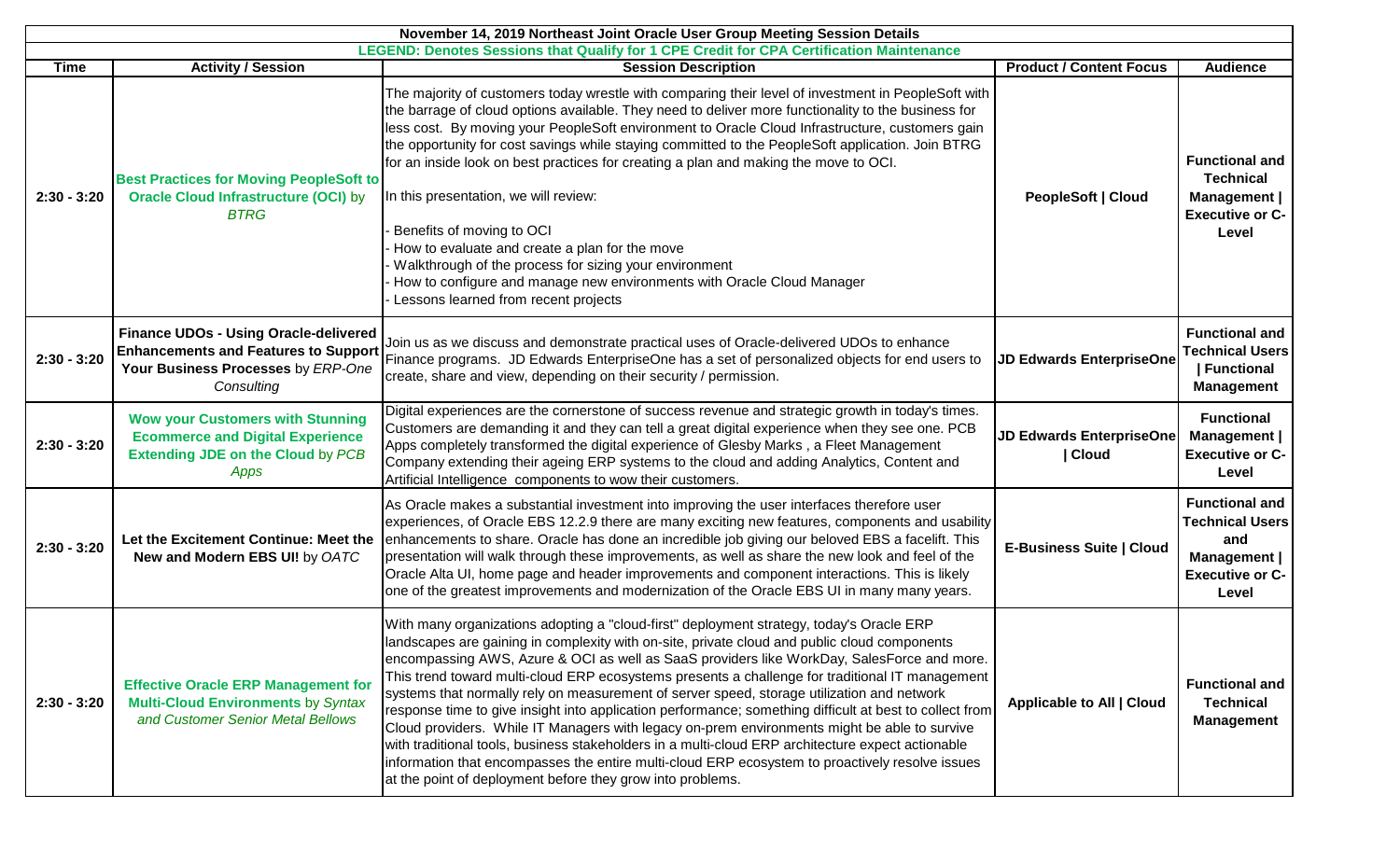| November 14, 2019 Northeast Joint Oracle User Group Meeting Session Details |                                                                                                                                                                            |                                                                                                                                                                                                                                                                                                                                                                                                                                                                                                                                                                                                                                                                                                                                                                                                                                                                                                                            |                                                |                                                                                  |  |
|-----------------------------------------------------------------------------|----------------------------------------------------------------------------------------------------------------------------------------------------------------------------|----------------------------------------------------------------------------------------------------------------------------------------------------------------------------------------------------------------------------------------------------------------------------------------------------------------------------------------------------------------------------------------------------------------------------------------------------------------------------------------------------------------------------------------------------------------------------------------------------------------------------------------------------------------------------------------------------------------------------------------------------------------------------------------------------------------------------------------------------------------------------------------------------------------------------|------------------------------------------------|----------------------------------------------------------------------------------|--|
|                                                                             | LEGEND: Denotes Sessions that Qualify for 1 CPE Credit for CPA Certification Maintenance                                                                                   |                                                                                                                                                                                                                                                                                                                                                                                                                                                                                                                                                                                                                                                                                                                                                                                                                                                                                                                            |                                                |                                                                                  |  |
| <b>Time</b>                                                                 | <b>Activity / Session</b>                                                                                                                                                  | <b>Session Description</b>                                                                                                                                                                                                                                                                                                                                                                                                                                                                                                                                                                                                                                                                                                                                                                                                                                                                                                 | <b>Product / Content Focus</b>                 | <b>Audience</b>                                                                  |  |
| $2:30 - 3:20$                                                               | <b>Essbase On-Prem to Essbase 19c</b><br>Cloud: How, When, and Why by Datavail                                                                                             | Essbase is a premier product for Finance - an excellent choice for Fortune 500 companies.<br>However, companies that are on older releases of Essbase are faced with a decision: upgrade<br>Essbase or move to Essbase 19c Cloud. This is not an easy decision, especially if your<br>organization has invested significant capital, manpower, and infrastructure in Essbase on-prem.<br>Join us at this session to get insight into the benefits of upgrading vs. moving to the cloud,<br>scenarios and case studies from our recent years of experience, and how moving to the cloud<br>might affect your budgeting, software updates & patches, existing investments, licensing costs, and<br>more.                                                                                                                                                                                                                     | <b>EPM   Cloud</b>                             | <b>Functional and</b><br><b>Technical</b><br><b>Management</b>                   |  |
| $2:30 - 3:20$                                                               | <b>Oracle Machine Learning Overview,</b><br>New Features and Road Map by Charlie<br>Berger, Senior Director PM, Machine<br>Learning, AI and Cognitive Analytics,<br>Oracle | Over many years, Oracle has extended its industry leading Database into a "Thinking" or Al<br>Database that can discover new insights and make predictions from your data. Oracle Machine<br>Learning moves the algorithms to the data, processing data where they reside minimizing or<br>eliminating data movement, achieving scalability, preserving security, and accelerating model<br>deployment. The Oracle Machine Learning product family delivers parallel machine learning<br>algorithms for in-database processing and integration with open source R and Python. Oracle<br>Machine Learning supports all the key roles -- data scientists, business and data analysts,<br>database and application developers, and executives with OML notebooks, user interfaces, APIs<br>and tight integration with open source R and Python. Come hear the latest machine learning<br>developments and what's coming next. | <b>BI   Database   Applicable</b><br>to All    | <b>Technical Users</b><br>and<br><b>Management</b>                               |  |
| $2:30 - 3:20$                                                               | <b>Oracle Exadata Cloud at Customer: Ger</b><br>2 by Manish Shah, Senior Principal<br><b>Product Manager, Oracle</b>                                                       | Oracle Exadata Cloud at Customer continues to attract new customers across the globe and offer<br>a compelling platform for customers that want cloud benefits but can't move to the public cloud.<br>Oracle Exadata Cloud at Customer uniquely combines the best database technology and Exadata,<br>the most powerful database platform, with the operational simplicity and pay-as-you-grow<br>economics of the cloud in a customer data center. Whether you are an experienced Exadata<br>customer or have never used Exadata before, you can benefit from the breadth and depth of this<br>session. Topics covered include key features and functionality of the product as well as what's in<br>store for the next generation.                                                                                                                                                                                       | Database   Applicable to<br>All                | <b>Technical Users</b><br>and<br>Management  <br><b>Executive or C-</b><br>Level |  |
| $2:30 - 3:20$                                                               | <b>Using Oracle Cloud HCM Social</b><br>Networking by Steve Bentz, Infosys and<br><b>PHRUG Board</b>                                                                       | Oracle Cloud HCM provides a fully functional social collaboration tool which allows employees to<br>establish a personal network or build teams to address initiatives both inside and outside of the<br>office. Whether it's a team building exercise or potential collaboration on a recruitment campaign,<br>Oracle Cloud's Social Network includes many of the features we utilize today with Facebook,<br>Twitter and Yammer which reduces the barriers of usage though many companies are still resisting<br>the adoption of this functionality. Corporate culture continues to be a primary factor in rolling this<br>out but more organizations are justifying the effort - is your company ready to add this to your<br>application landscape?                                                                                                                                                                    | <b>HCM Applicable to All  </b><br><b>Cloud</b> | <b>Functional</b><br><b>Users and</b><br><b>Management</b>                       |  |